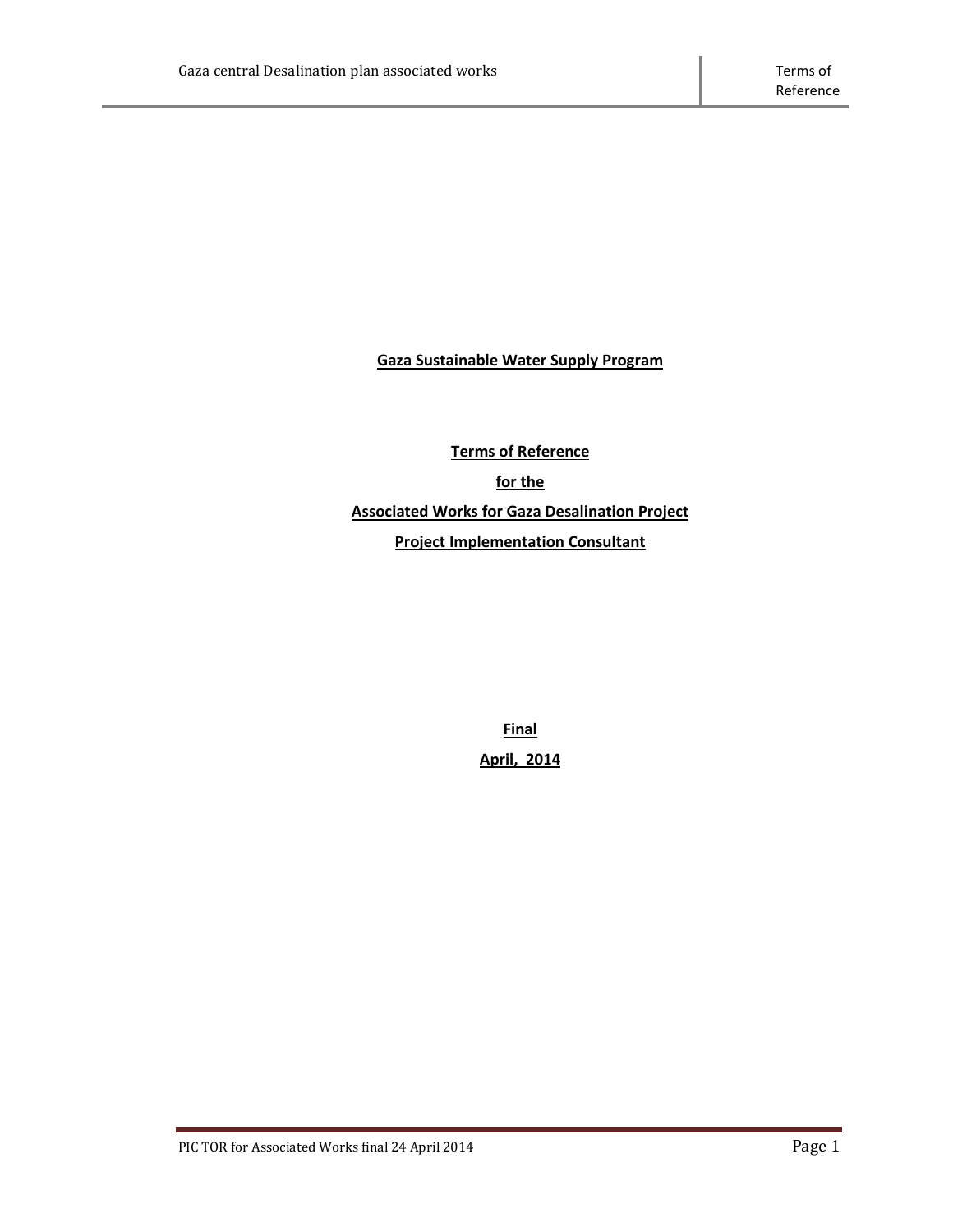# **List of Acronyms**

| <b>CMWU</b>  | <b>Coastal Municipalities Water Utility</b>             |  |
|--------------|---------------------------------------------------------|--|
| <b>COGAT</b> | Coordinator of Government Activities in the Territories |  |
| <b>ESIA</b>  | <b>Environmental and Social Impact Assessment</b>       |  |
| <b>GWD</b>   | Gaza Water Department                                   |  |
| <b>NRW</b>   | Non-revenue Water                                       |  |
| <b>PIC</b>   | Project implementation Consultant                       |  |
| <b>PCU</b>   | <b>Project Coordination Unit</b>                        |  |
| <b>PWA</b>   | Palestinian Water Authority                             |  |
| <b>SC</b>    | <b>Steering Committee</b>                               |  |
| <b>STLV</b>  | Short Term Low Volume Desalination                      |  |
| <b>SWRO</b>  | Sea Water Reverse Osmosis                               |  |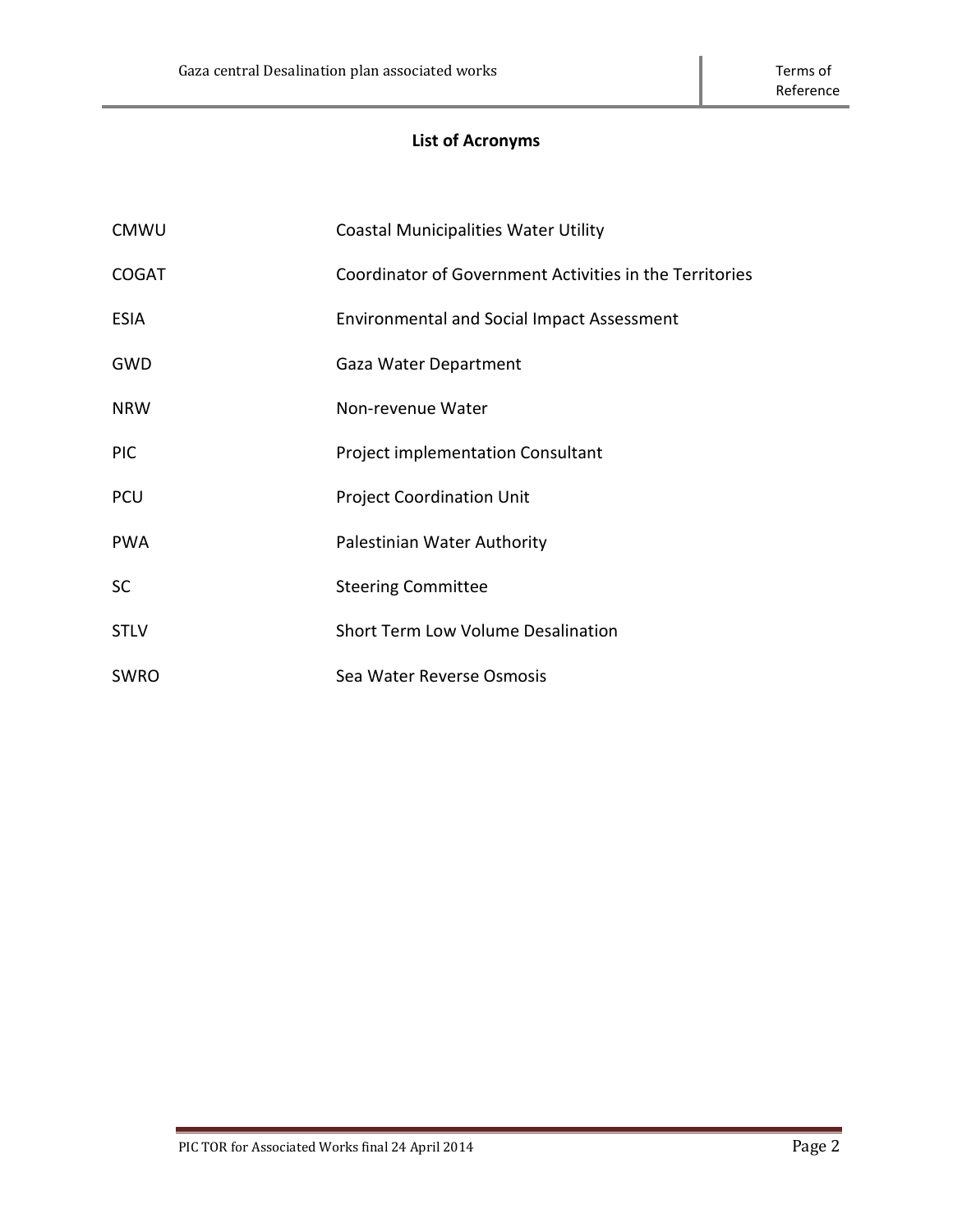# **Table of Contest**

| $\mathbf{1}$   |                                                                                                |                                                                                                                                                                                        |  |  |
|----------------|------------------------------------------------------------------------------------------------|----------------------------------------------------------------------------------------------------------------------------------------------------------------------------------------|--|--|
| $\overline{2}$ |                                                                                                |                                                                                                                                                                                        |  |  |
| 3              |                                                                                                |                                                                                                                                                                                        |  |  |
|                | 3.1                                                                                            | Review of existing studies, reports, design criteria and designs related to the development of<br>the Gaza north-south carrier network including the associated blending facilities:10 |  |  |
|                | 3.2                                                                                            | Hydraulic Modelling and preliminary conceptual design of the carrier network: 11                                                                                                       |  |  |
|                | 3.3                                                                                            |                                                                                                                                                                                        |  |  |
|                | 3.4                                                                                            |                                                                                                                                                                                        |  |  |
|                | 3.5                                                                                            |                                                                                                                                                                                        |  |  |
|                | 3.6                                                                                            |                                                                                                                                                                                        |  |  |
|                | 3.6.1                                                                                          |                                                                                                                                                                                        |  |  |
|                | 3.6.2                                                                                          | Prepare a plan to design & implement measures so that existing & proposed bulk water                                                                                                   |  |  |
|                | 3.6.3                                                                                          | Plan to design and implement network flow monitoring and detailed design of three                                                                                                      |  |  |
|                | 3.6.4                                                                                          |                                                                                                                                                                                        |  |  |
|                | 3.7                                                                                            |                                                                                                                                                                                        |  |  |
|                | 3.8                                                                                            |                                                                                                                                                                                        |  |  |
|                | Develop a Preliminary Environmental and Social Impact Assessment and a Public Awareness<br>3.9 |                                                                                                                                                                                        |  |  |
|                | 3.10                                                                                           |                                                                                                                                                                                        |  |  |
|                | 3.11                                                                                           |                                                                                                                                                                                        |  |  |
|                | 3.12                                                                                           |                                                                                                                                                                                        |  |  |
|                | 3.13                                                                                           |                                                                                                                                                                                        |  |  |
|                | 3.14                                                                                           |                                                                                                                                                                                        |  |  |
|                | 3.15                                                                                           |                                                                                                                                                                                        |  |  |
|                | 3.16                                                                                           |                                                                                                                                                                                        |  |  |
| 4              |                                                                                                |                                                                                                                                                                                        |  |  |
|                | 4.1                                                                                            |                                                                                                                                                                                        |  |  |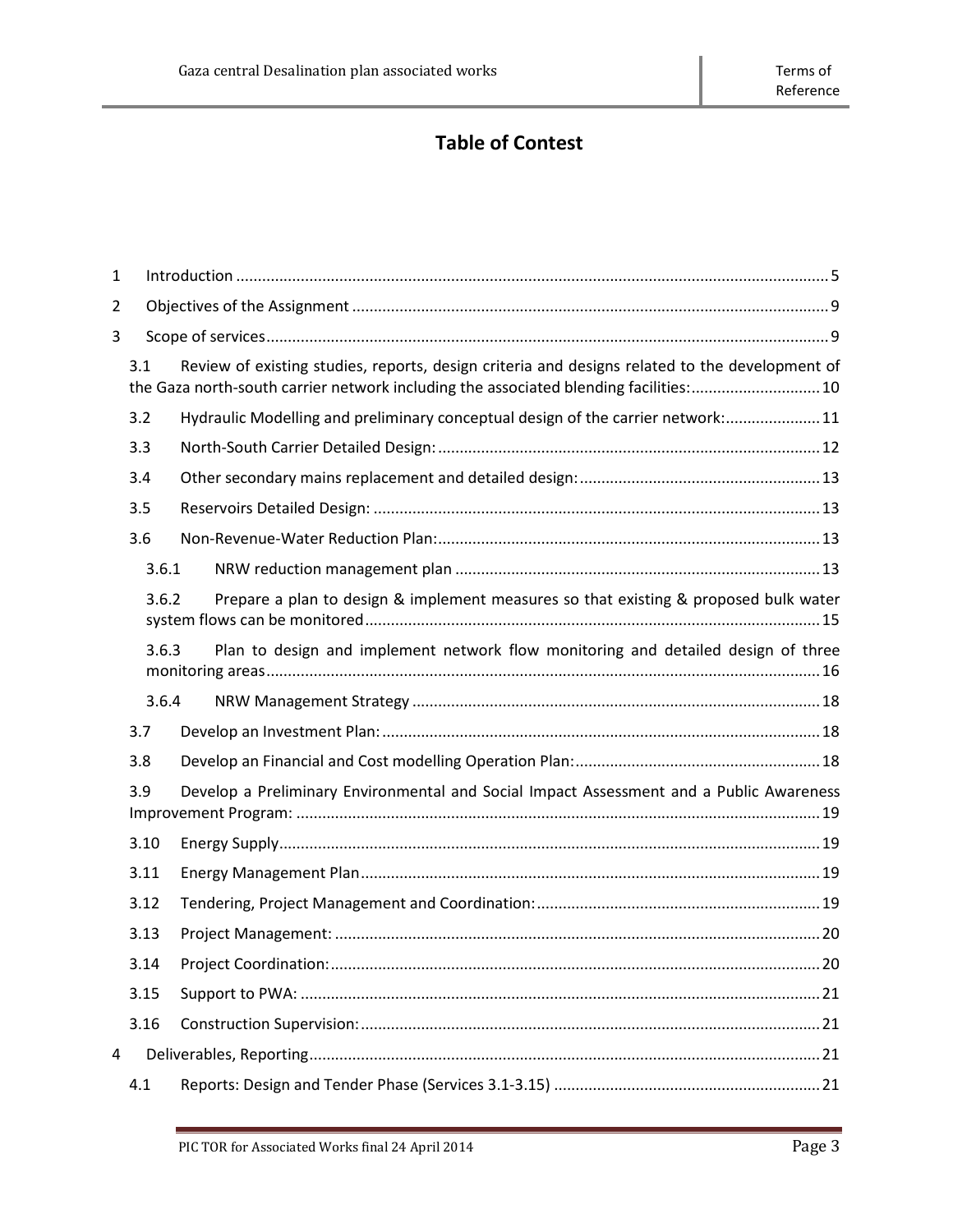|                | 4.1.1  |  |  |  |
|----------------|--------|--|--|--|
|                | 4.1.2  |  |  |  |
|                | 4.1.3  |  |  |  |
|                | 4.1.4  |  |  |  |
|                | 4.1.5  |  |  |  |
|                | 4.1.6  |  |  |  |
|                | 4.1.7  |  |  |  |
|                | 4.1.8  |  |  |  |
|                | 4.1.9  |  |  |  |
|                | 4.1.10 |  |  |  |
|                | 4.1.11 |  |  |  |
|                | 4.1.12 |  |  |  |
|                | 4.2    |  |  |  |
|                | 4.2.1  |  |  |  |
|                | 4.2.2  |  |  |  |
|                | 4.2.3  |  |  |  |
|                | 4.3    |  |  |  |
|                | 4.3.1  |  |  |  |
|                | 4.3.2  |  |  |  |
|                | 4.3.3  |  |  |  |
|                | 4.3.4  |  |  |  |
| 5              |        |  |  |  |
| 6              |        |  |  |  |
|                | 6.1    |  |  |  |
|                | 6.2    |  |  |  |
|                | 6.3    |  |  |  |
|                | 6.4    |  |  |  |
|                | 6.5    |  |  |  |
|                | 6.6    |  |  |  |
| $\overline{7}$ |        |  |  |  |
|                | 7.1    |  |  |  |
|                | 7.2    |  |  |  |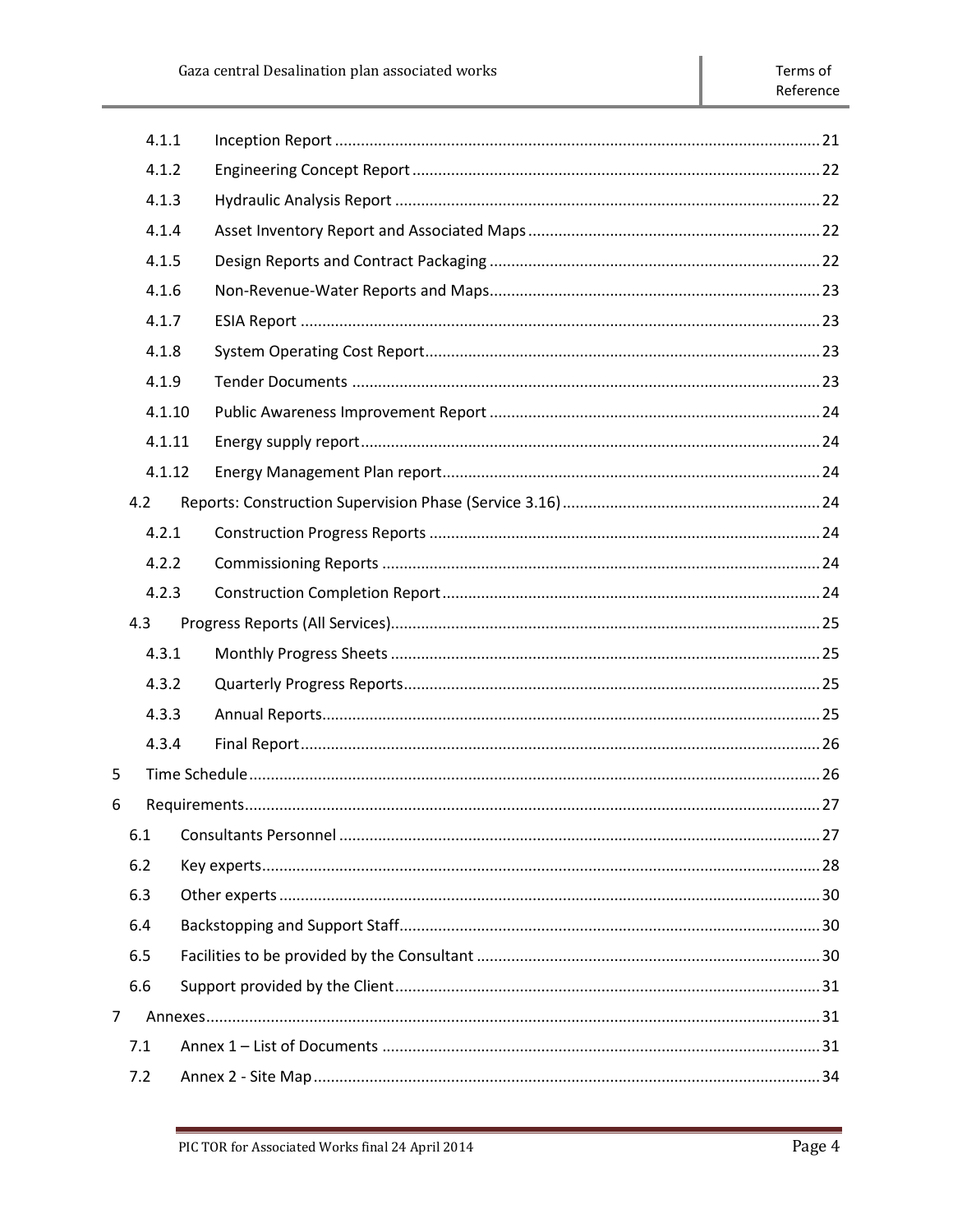# <span id="page-4-0"></span>**1 INTRODUCTION**

# **1.1. Contract Specifics**

#### **1.1.1. Project Name**

Gaza Sustainable Water Supply Program: Associated Works for Gaza Desalination Project

# **1.1.2. Beneficiary, Project Owner, Executing Agency, Contracting Authority** The beneficiary country is Palestine.

The Project Owner and Executing Agency is the Palestinian Water Authority (PWA) (hereinafter also called "Client")

The Project Beneficiary is the Coastal Municipalities Water Utility (CMWU).

The Contracting Authority is the Palestinian Water authority (PWA)

The funding agency is the World Bank through Multi Donor Trust Fund (MDTF)

# **1.1.3. Source of Funds and Eligibility**

This assignment is financed by the World Bank. World Bank eligibility criteria for Consultants apply.

# **1.2. Background**

# **1.2.1. General**

In the absence of other significant water resources in the Gaza Strip 95% of all consumption is based on groundwater resources, the remainder being imports from Israel. The aquifer has been exploited three times over its natural recharge capacity for several years, leading to sea water intrusion. 93.5% of the water produced in Gaza does not comply with WHO/EU drinking water standards due to high nitrate from human and agricultural pollution or chloride concentrations. The 1.7 million people living in the Gaza Strip are thereby exposed to an unacceptable high health risk.

Population is expected to continue growing at a high rate of 3.5% per year and the domestic water demand is projected to grow from 91 million cubic meter per year (MCM) to 199 MCM by the year 2035. The challenging situation has been extensively studied and a good master plan been prepared. [CAMP II, January 2002] The strategy developed is to (a) recycle treated wastewater by injecting it to the aquifer to cover parts of the irrigation demand, (b) to increase imports from Israel to 4 times the current amount and (c) to fill the remaining gap by seawater desalination. The desalination supply was determined at 55 MCM in 20017 increasing to 130 MCM by 2035.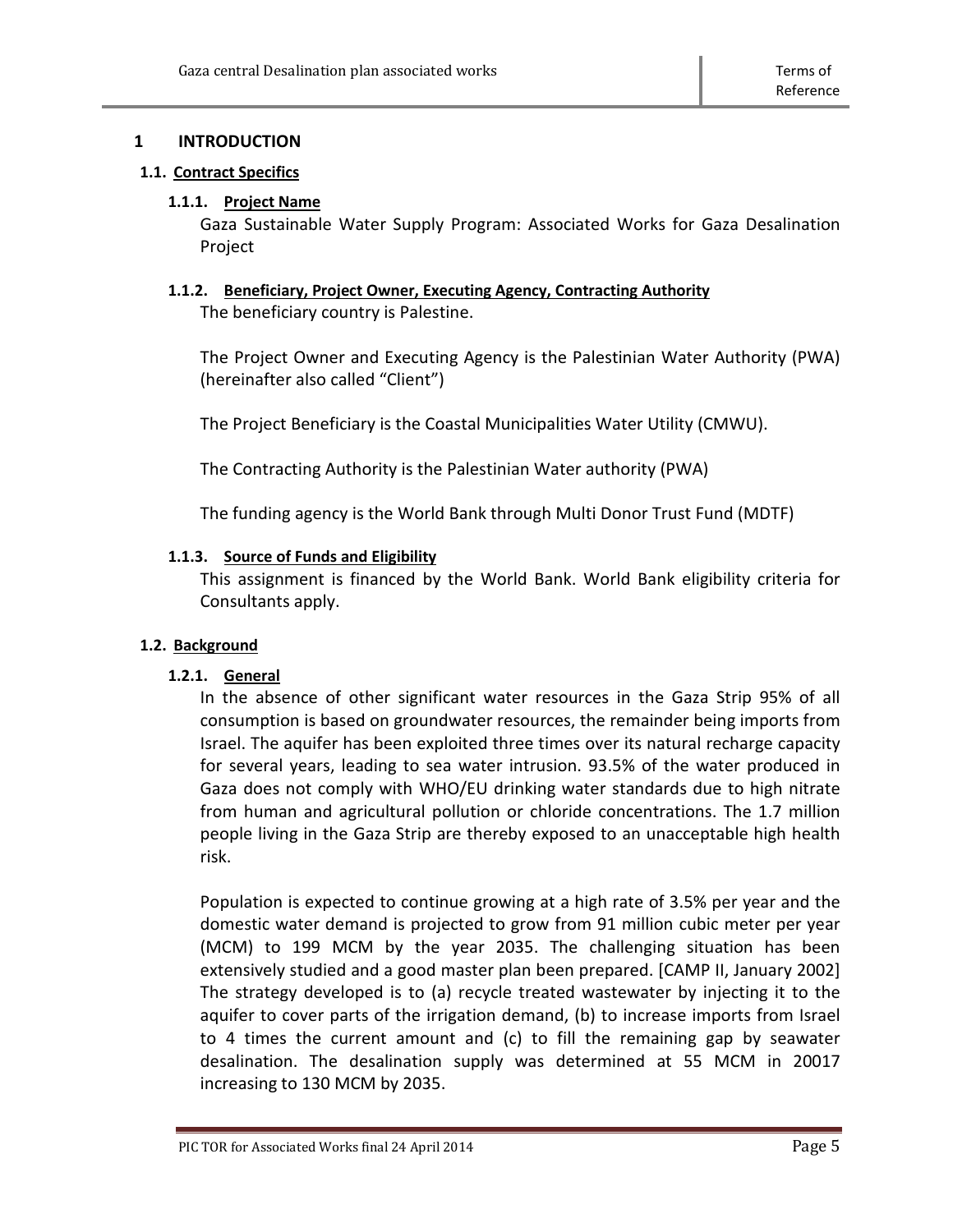Three short term low volume desalination (STLV) plant projects are already under construction for short term mitigation of the existing deficit, but they provide less than proposed in the master plan. The master plan proposes in addition a 55 MCM/year regional desalination plant for Phase I with an expansion in a later phase, depending on the demand. The PWA has been assigned a 80,000 m² plot of land (in addition to 1,000 m2 for the beach wells of the STLV Desalination plants) which is of sufficient size to accommodate the proposed 55 MCM plant including a possible later doubling of the capacity and also its own power plant. It is planned that PWA constructs with support from the EU with UNICEF being the Implementation Agency a STLV desalination plant of 2.2 MCM at 6,000 m2 on a portion of the 80,000 m² plot.

Blending of the desalinated water with groundwater to achieve a water quality in compliance with WHO and Palestinian standards, transmission of this water to all regions of the Gaza Strip and distribution and efficient use of this water will be necessary to make the desalination project sustainable. This ToR addresses these aspects and the Client wishes to hire a **Project Implementation Consultant (PIC)** to carry out this Water Transmission, Blending, and Distribution in addition to improvements of NRW, as well as provide options for the Power Supply for Gaza Desalination Associated Works

The design and construction of the 55 MCM/year desalination plant will be a project going on in parallel. A Project Implementation Consultant for the Desalination Plant will be working in parallel with PIC for Water Blending, Transmission and Distribution, and both consultants will need to coordinate closely.

# **1.2.2. Gaza Sustainable Water Supply Program (GSWSP)**

GSWSP will include such components of the rolling program of interventions, identified in the *Comparative Study for Water Supply Options for Gaza*, which provide a comprehensive approach to the provision of domestic water supply. The rolling program has been discussed broadly and became a PWA strategy for additional supply of water to Gaza. The GSWSP is also referred to by other institutions within the Desalination Facility for the Gaza Strip project which is the name give the several interrelated projects at the time it was labelled by the 43 Member States of the Union for the Mediterranean Secretariat. The GSWSP project has greater emphasis on the Associated Works to the desalination plant.

Consultants financed by the European Investment Bank (EIB) have prepared a Project Information Memorandum (PIM) that provides an overall strategy for the main elements of the envisaged Gaza Sustainable Water Supply Program (Desalination Facility for the Gaza Strip project). In summary, the PIM proposes four main areas of activity: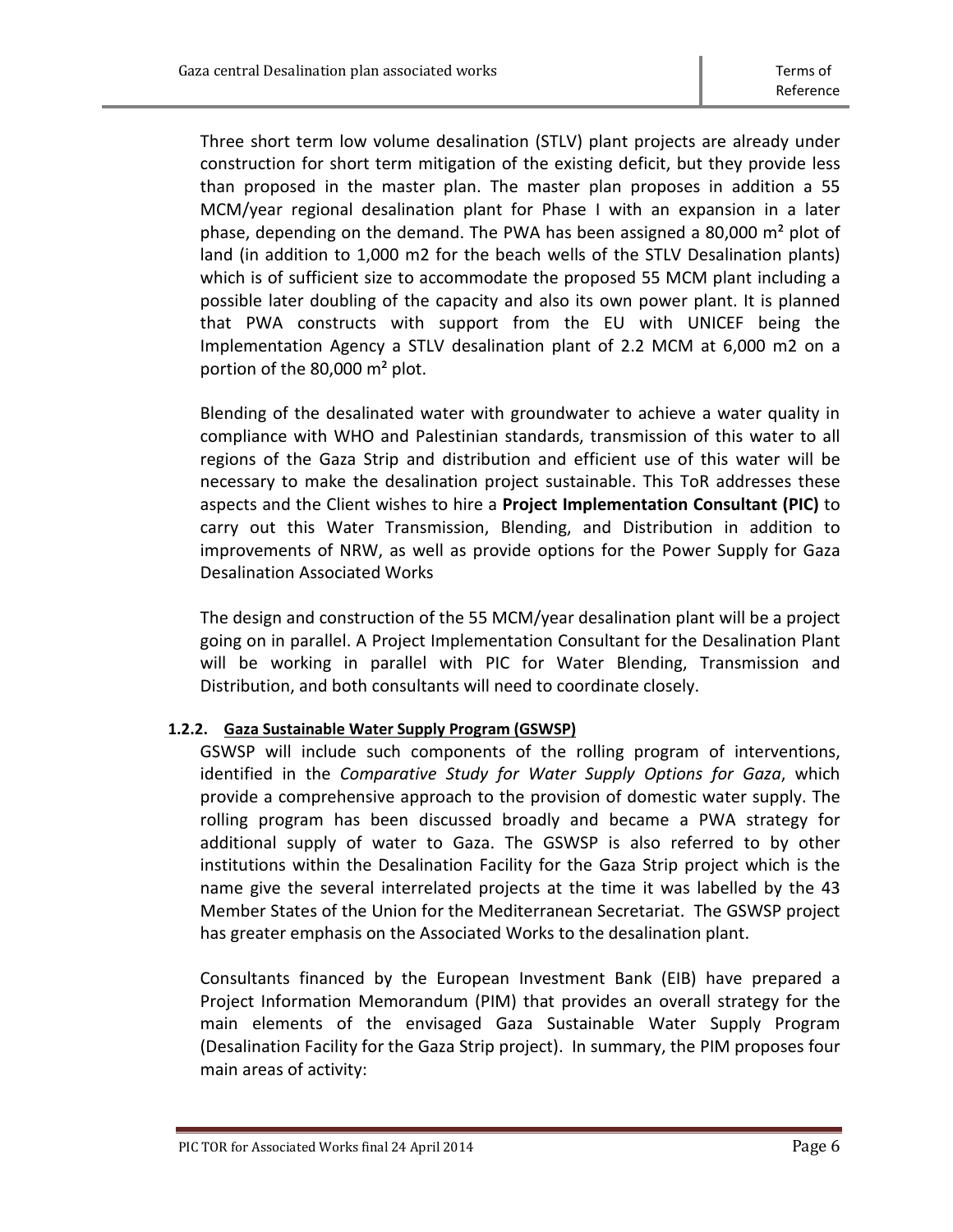- a. Construction and operation of the regional desalination facility, which comprises the construction of a seawater reverse osmosis treatment plant of 55 million cubic meters capacity, as per the water master plan for Gaza;
- b. The Associated Works to the desalination plant project include:
	- 1. Construction of a north-south water carrier including storage reservoirs for transport of desalinated water and for blending it with water from other sources;
	- 2. A non-revenue water reduction project, to reduce NRW to about 20% and to increase revenue collection efficiency from the current 38% to 80%; recently, the CMWU through the WSSSIP funded by the World Bank will conduct a tariff study in Gaza, which will highlight the major relevant policy elements that the PWA will adopt and start implementing; and
	- 3. Construction of a dedicated gas-fired power plant of about 35 MW capacity as the primary source of power for the desalination plant (this is considered an optional project at this stage, as power for the desalination plant may also be provided from several other sources being explored by the Palestine Energy Authority). This alternative is one of the options for power supply to GSWSP.

The PIM also envisages two consultancies to implement the interrelated projects managing the infrastructure components and building institutional capacity. The first consultancy supports the design and construction of the desalination plant through a contract funded by the EU which has already been signed between EIB and the consultant. The second PIC is the purpose of this TOR will be assigned to undertake technical preparation for the Associated Works.

# **1.2.3. Water Transmission, Blending, and Distribution**

A study has been performed by the local consultant TECC as part of the *Comparative Study for Water Supply Options for Gaza* which identified the needs for additional reservoirs, transmission and distribution lines. It includes a water demand forecast until 2035 and a hydraulic analysis for the necessary water conveyance and distribution system. It concludes that the construction of a northsouth main carrier is required, along with a reinforcement and extension of the existing distribution systems.

The study further considered the necessary blending of desalinated water with groundwater from wells containing nitrate and chloride concentrations in excess of international standards. The blending shall be achieved through the construction of reservoirs. For an interim period, the study accepts a chloride concentration of 400 mg/l and ultimately only 250 mg/l, the latter is also the WHO limit.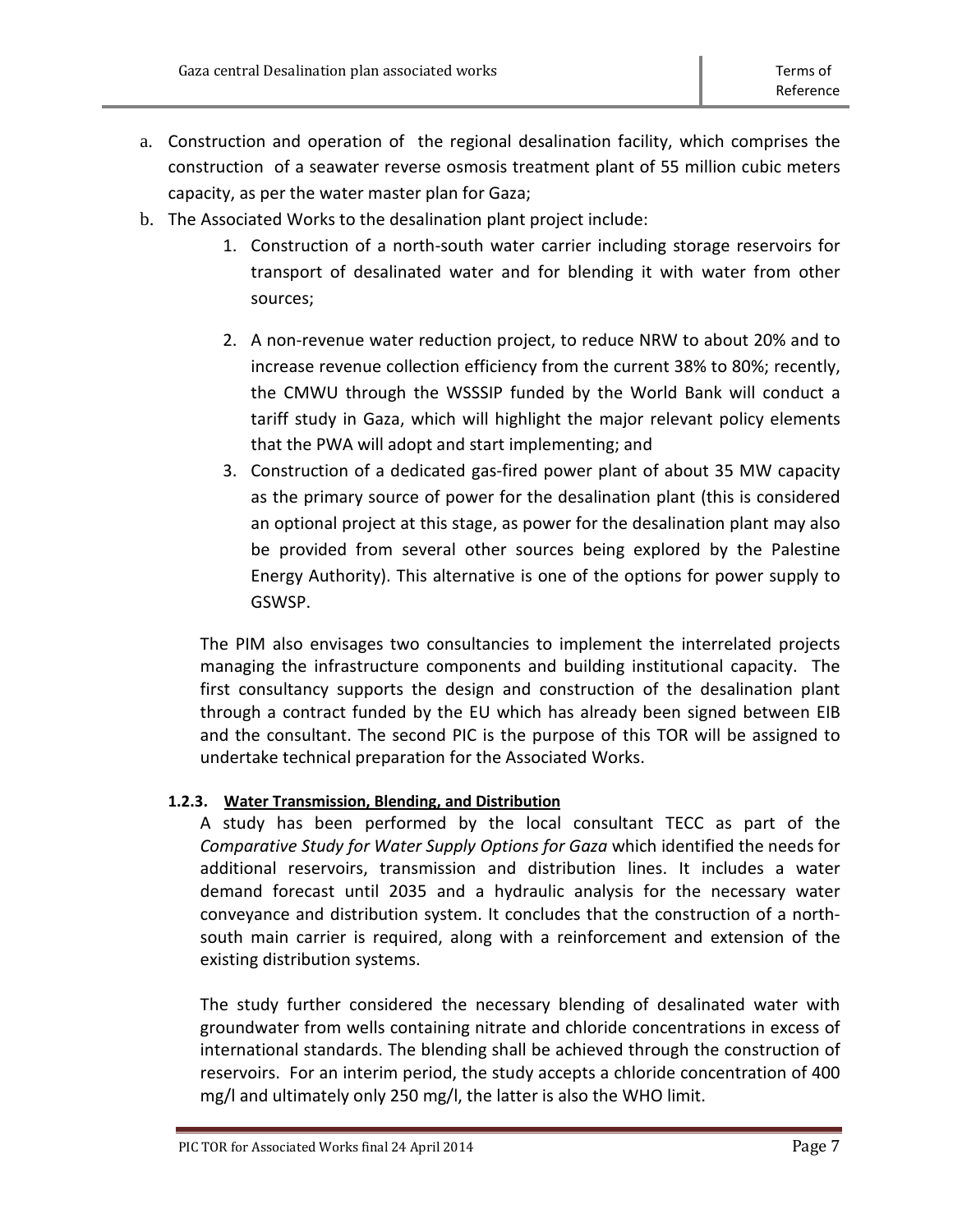# **1.2.4. Service Providers, Non-Revenue Water and Collection Efficiency**

Overall, non-revenue water (NRW) in Gaza is thought to be about 50%, with the majority considered to be from unregistered connections. About 70 to 80% of the distribution system has been replaced in the past 20 years and local professionals report that physical losses should be low to moderate. For example, the CMWU has 1,700 km network (DN 100 and bigger) of which 70% was replaced in the past 15 years. Gaza city has 500 km network (DN 100 and bigger) of which 80% has been replaced since 1996. However, a lack of reliable metering means that the 50% NRW figure is just an estimate.

The water sector reform plan foresees that the **Coastal Municipalities Water Utility (CMWU)** be the sole water distribution service utility in the Gaza Strip. However, the establishment of the CMWU is not fully completed. CMWU covers currently only 70% of the population in the Gaza Strip, i.e. 23 of the 25 municipalities with respect to technical services. Of these, CMWU provides billing and collection services to 15 municipalities, representing 50% of the population. Still more effort is needed to expand the administrative responsibilities of CMWU to many of the Municipal Water Departments.

Municipalities, such as Gaza City and Northern area municipalities, representing 30% of the population in Gaza, are not part of CMWU.

Where the CMWU performs billing and collection, the revenue collection efficiency is about 57%. Other CMWU municipalities bill and collect directly. Gaza City has a revenue collection efficiency of about 20%. In all cases, public institutions are metered but currently mostly do not pay.

# **1.2.5. Institutions**

The **Palestinian Water Authority (the PWA)** shall be the Project Owner and Executing Agency (the Client).

The Palestinian Water Authority will form a technical team to work with the PIC on the supervision of design and construction works, this team will be coordinated with the G-PCU.

The Coastal Municipalities Water Utility (CMWU) shall be a partner with PWA through allocating the needed technical staff with PWA teams to work with the PIC on the supervision of design and construction works, and in order to obtain training from the start of the project. As a temporary arrangement CMWU will be the operator of the bulk water supply system till the establishment of the National water company.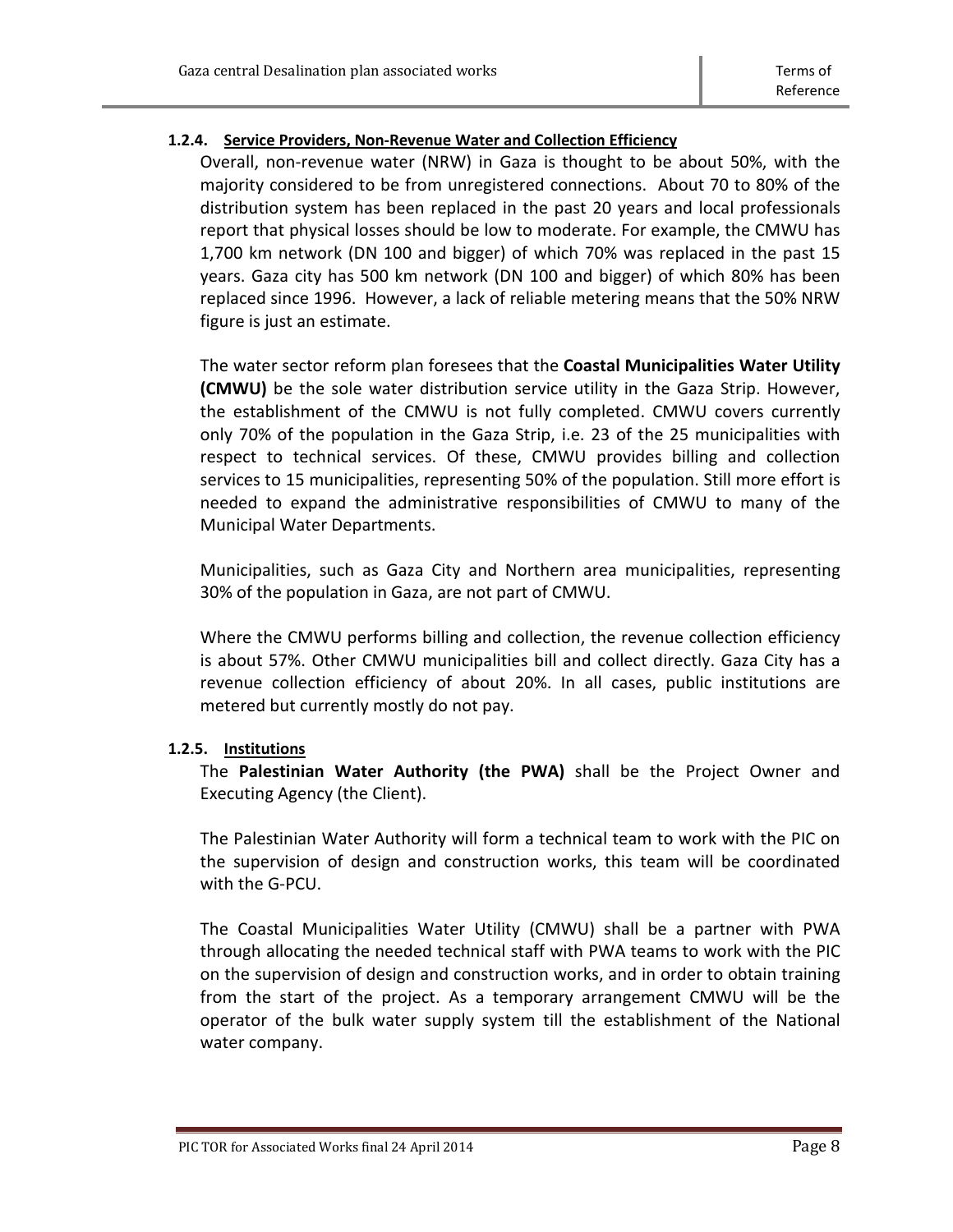**Good coordination with Israeli authorities** is essential for the implementation of the project. Direct coordination links between PWA, the Israeli authorities and the PIC need to be established. Examples of these authorities are the Ministry for Electricity and Water and the Coordinator of Government Activities in the [Territories](http://en.wikipedia.org/wiki/Palestinian_Territories) (COGAT). COGAT is a [unit](http://en.wikipedia.org/wiki/Military_unit) in the [Israeli](http://en.wikipedia.org/wiki/Israel) [Ministry of Defence](http://en.wikipedia.org/wiki/Ministry_of_Defense_%28Israel%29) that engages in coordinating civilian issues between the [Government of Israel,](http://en.wikipedia.org/wiki/Cabinet_of_Israel) the [Israel Defence](http://en.wikipedia.org/wiki/Israel_Defense_Forces)  [Forces,](http://en.wikipedia.org/wiki/Israel_Defense_Forces) [international organizations,](http://en.wikipedia.org/wiki/International_organization) diplomats and the [Palestinian Authorities.](http://en.wikipedia.org/wiki/Palestinian_Authority)

# <span id="page-8-0"></span>**2 OBJECTIVES OF THE ASSIGNMENT**

The objective of the assignment is to provide the consultancy services required to implement the Associated Works to the Regional Desalination Plant in the Gaza Strip aiming to improve the water supply situation through efficient use of desalinated water and precious groundwater while ensuring technical as well as financial sustainability of its operation.

The specific objectives of this project are:

- To blend the desalinated water with groundwater by construction of storage and blending reservoirs in such way that the resulting overall water quality in all of Gaza complies with WHO and Palestinian drinking water standards;
- To design and construct a transmission system i.e. the north south carrier and the necessary distribution system with sufficient hydraulic capacity to transport this water to the end consumers, ensuring a quality service level;
- To put operation and maintenance of the new system on a sustainable track, by determining the costs of operation and maintenance in order to estimate a transparent subsidy regime for the initial years of operation;
- Provide technical assistance to the CMWU and Municipal Water Departments (Gaza and Northern Gaza Municipalities) in technical and commercial operation of their existing and the newly constructed facilities;
- To develop a NRW reduction plan and an Energy management plan.
- To coordinate with CMWU's separate efforts reduce non-revenue water; and
- To coordinate with CMWU's separate efforts to quantify the socio-economic impacts of utility bills on Gaza households.
- To plan, design and build the power supply system needed to operate it's the Associated Works based on the feasible alternative to be investigated under this TOR.

# <span id="page-8-1"></span>**3 SCOPE OF SERVICES**

The PIC shall be responsible for finalizing the design, tendering and supervision of the construction of the Gaza desalination Associated Works including but not limited to transmission mains (primary); pumping stations; reservoirs and post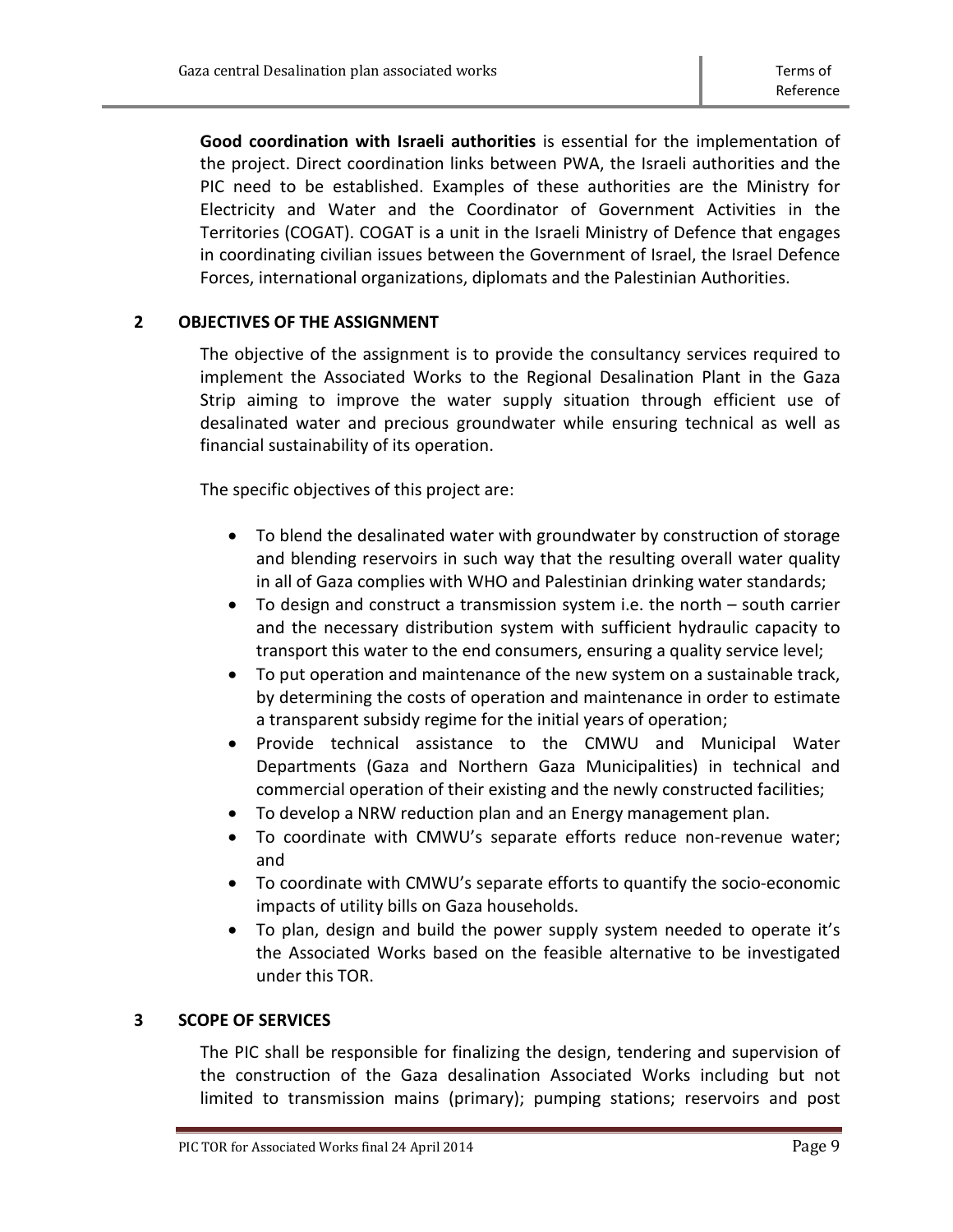chlorination facilities where required; distribution systems (secondary feeds), and bulk wholesale metering, supervisory control and data acquisition system, improvement of NRW and the Energy supply for the Associated Works. The system shall take in consideration the planned needs of water supply until 2035 as indicated in the *Comparative Study for Water Supply Options for Gaza*, including consequences of the expansion of desalination plant from 55 MCM/y first phase capacity to an eventual 110 MCM/y capacity.

The consultant shall be responsible for all topographical survey and geotechnical studies under this assignment.

The PIC will perform these tasks in close cooperation with the Client and will be responsible for actively managing the process on behalf of the Client. As previously noted, intensive cooperation will also be required with other consultants involved in the development of the desalination plant.

The services under this ToR are grouped into services 3.1 to 3.16. Technical and financial proposals are expected to cover the full scope of services (3.1-3.16), and would subsequently be evaluated for the full scope of the services. The contract for services 3.1 to 3.15 will be firmly awarded, while for service 3.16 (construction supervision), the Client reserves the right to award these services at a later date, or not at all. The Request for proposals [RFP] to be issued to short listed firms will have details on this. The services are summarized as follows:

# <span id="page-9-0"></span>**3.1 Review of existing studies, reports, design criteria and designs related to the development of the Gaza north-south carrier network including the associated blending facilities:**

A Kick-off meeting shall be organised by the PIC together with Client at which all project stakeholders shall be invited. The PIC shall present the scope of the services to be performed and the role of the different stakeholders in the project shall be discussed and agreed.

Information Gathering: Detailed design for parts of the Gaza north-south main carrier has been developed back in 2003. The initial studies were done as part of the USAID financed desalination project in 2002/2003 (CAMP and CAMP II). TECC has updated the design in their report. In addition a water supply Master Plan funded by Finland had been developed for Gaza Strip back in 2006. A hydraulic model has also been developed. These documents are available with PWA/CMWU.

A data room shall be established at PWA-Gaza office to exhibit available related studies and reports and the consultants will have the chance to look at such documents.

PIC TOR for Associated Works final 24 April 2014 **Page 10** Page 10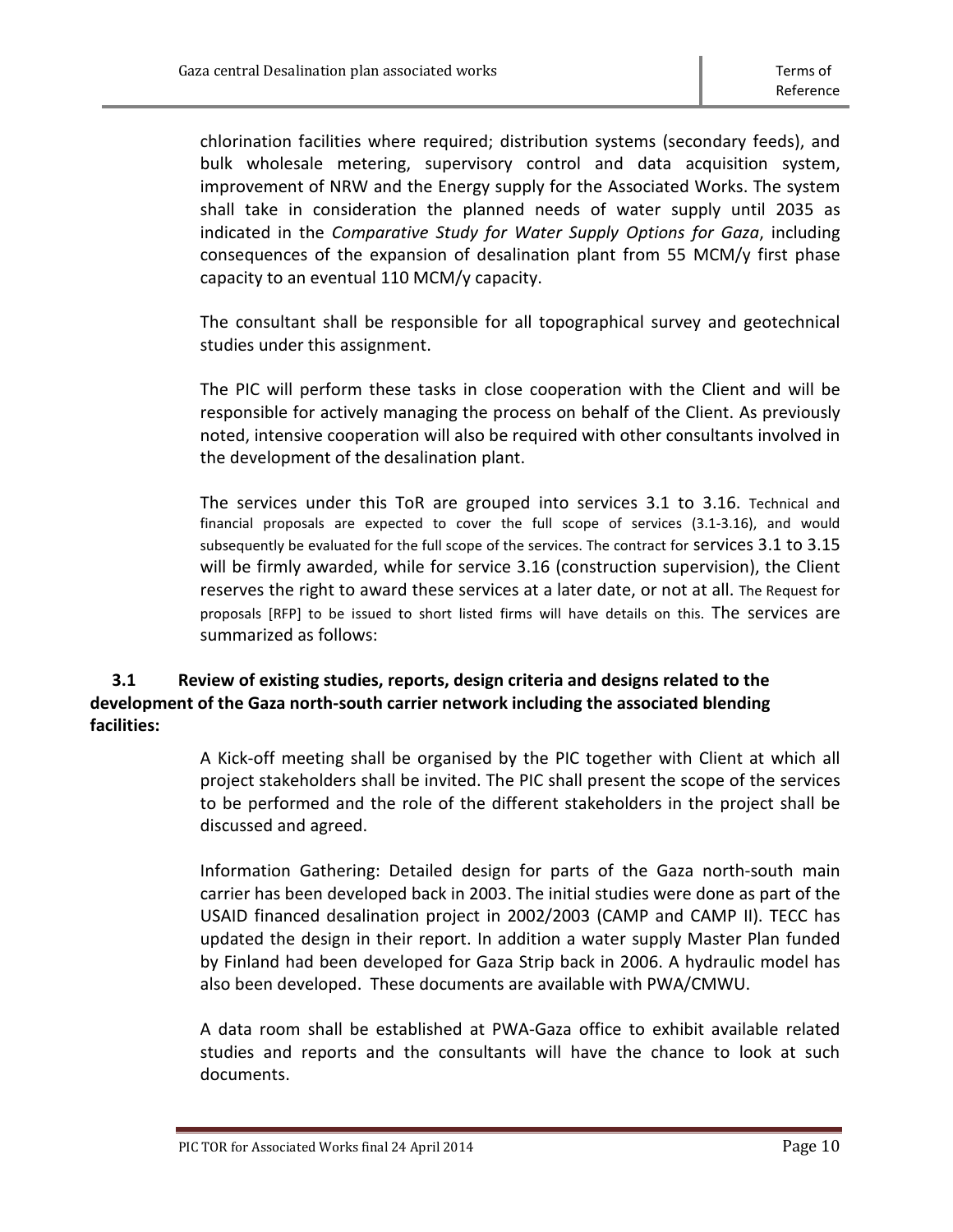All available documents will be made available to the PIC.

The existing information, documentation and reports shall be reviewed by the PIC and verified if such information can be used for the development of the project. The information shall be compiled and it shall be identified whether additional data is to be collected.

**Definition of design criteria:** drinking water quality and quantity criteria shall be agreed at the beginning of the project with the Client, as far as applicable for this project. These include water quality parameters to be complied with, possible deviation during construction and initial operation phase; per-capita consumption figures; hourly and daily demand peak factors for each served locality; technical and hydraulic design specifications for the design, construction and operation of pipelines, pump stations, storage reservoirs and control elements; requirements for blending of desalination water with groundwater; production limitations from wells, with respect to maximum pumping hours per day, maximum salinity, nitrate and other pollutants; assessment of power supply capacity, configuration and provision of standby generators; and disinfection and post chlorination criteria;

The **water demand calculation** in the TECC report shall be reviewed for plausibility, applying a design horizon of 2035. If any deviations are observed, the subject shall be discussed with the Client and the Desalination Consultant and a most likely scenario for the water demand forecast shall be agreed.

**Water transmission and demand allocation:** The PIC will review the spatial demand distribution for the various locations to be fed from the Gaza north-south carrier. Also demand nodes for domestic, commercial and industry consumptions will be designated. In case major agricultural water consumers currently use domestic water supply, their need will be identified and treated based on their norms of water demands.

The PIC will coordinate with the CMWU, municipalities and PWA to obtain maps of existing transmission and distribution systems. The PIC will perform plausibility check and conduct random site visits to confirm crucial pipeline segments and demand nodes.

# <span id="page-10-0"></span>**3.2 Hydraulic Modelling and preliminary conceptual design of the carrier network:**

A hydraulic model has been developed for major parts of Gaza distribution system. The consultant will review and update the entire carrier network hydraulic model to meet the demand through the year 2035. For this purpose, the PIC agree with PWA and the CMWU on the service standards; and collect/verify all required data including the demand node and their hourly demand, nodes elevation and connecting pipes length. In addition, the PIC will incorporate the needed pumping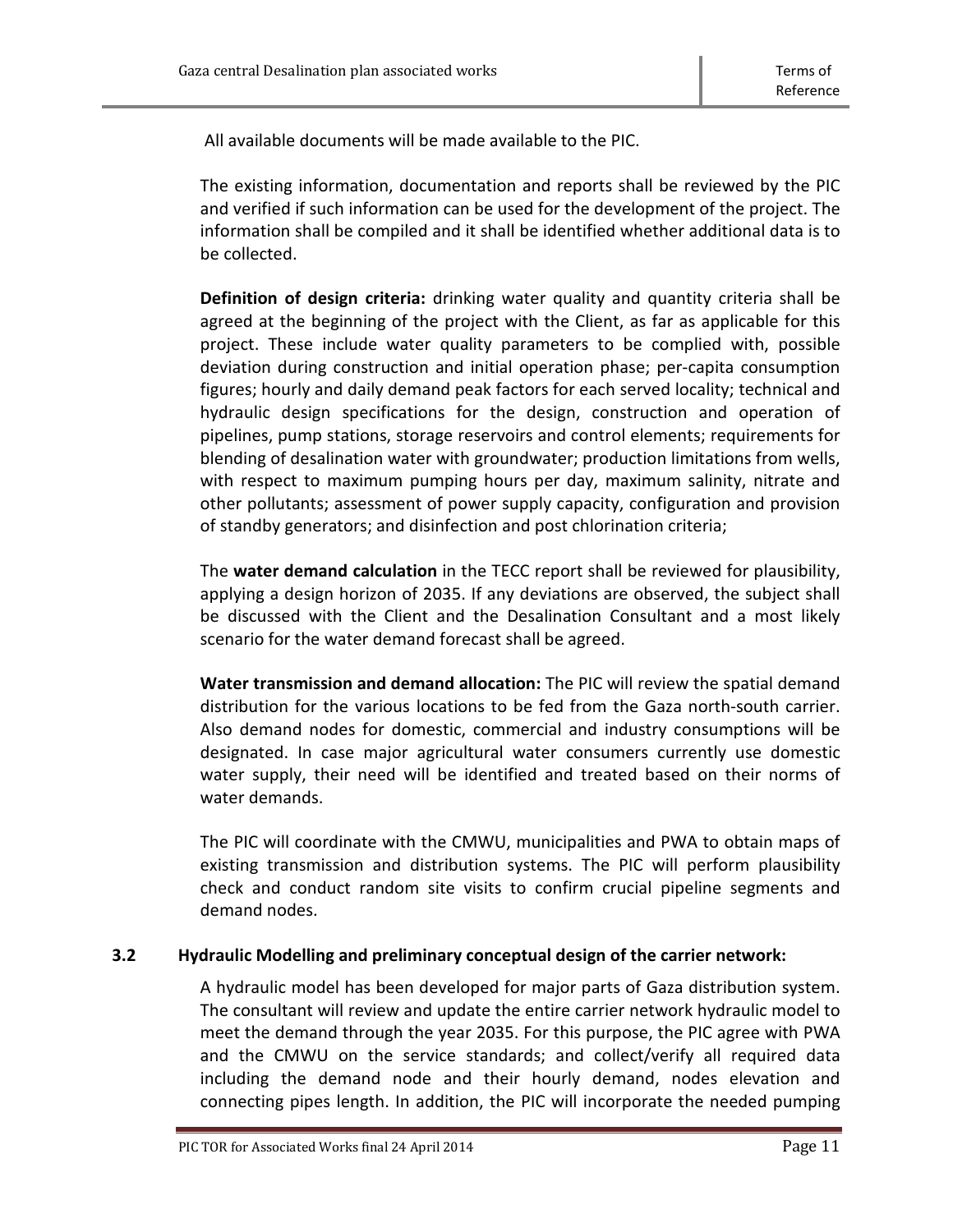stations and hydraulic regulating elements as well as storage and blending reservoirs. The location of the system active (like pumps and control devices) and passive elements (like reservoirs) will be confirmed in close cooperation with the PWA and the CMWU.

The hourly and daily demand at the various demand nodes as well as the demand peak factors will be determined based on the demand projection to supply the various localities served by the carrier. PIC will develop scenarios for low, medium and high demand projections and desalination capacities of 55 and 110 MCM.

As the water sources will be the main desalination plant, some smaller RO plants (both sea and brackish), and water wells of different locations and water quality, the model will determine the amount of water to be supplied from each source and thus will generate and operation mode of all resources to satisfy the total demands. The blended water quality should be maintained with the service standards agreed by the PWA and the CMWU.

The model will demonstrate the optimal network configuration and sizing so that the demand centres will be served at minimum total cost (capital + operational costs). As the prime interest of the PWA and the CMWU is to minimize the operation cost, alternative models will be generated illustrating a reduced operation cost within an acceptable range of increased capital investment tradeoffs. The model would also identify the need, capacity and location of chlorination stations.

The modelling scenarios, data and results will be documented in one report named "Hydraulic Model of Gaza North-South Carrier System" The report structure and outline is expected to be clear, logical and comprehensive. One section of the report will be dedicated to the energy utilization and the efficient pump scheduling.

# <span id="page-11-0"></span>**3.3 North-South Carrier Detailed Design:**

Based on the hydraulic modelling output, the PIC will proceed to develop the carrier detailed design. Previous design concluded that the main carrier is expected to stretch along 42.5 km and is expected to have segments of 200 to 1400 mm diameter. Included are approximately 5 booster stations on the Carrier. This information is for guidance only and the PIC design will be the final one. The detailed design will cover the design of the pipes (Primary and secondary mains); Design of the pumping stations, design of regulating elements, design of bulk meters, design of storage and/or blending reservoirs and design of disinfection stations. All designs are expected to meet the industry good practice and/or any specific standards requested by the PWA and the CMWU. Drawing of detailed designs and bill of quantities will be prepared and ready to be incorporated in the construction bidding document(s).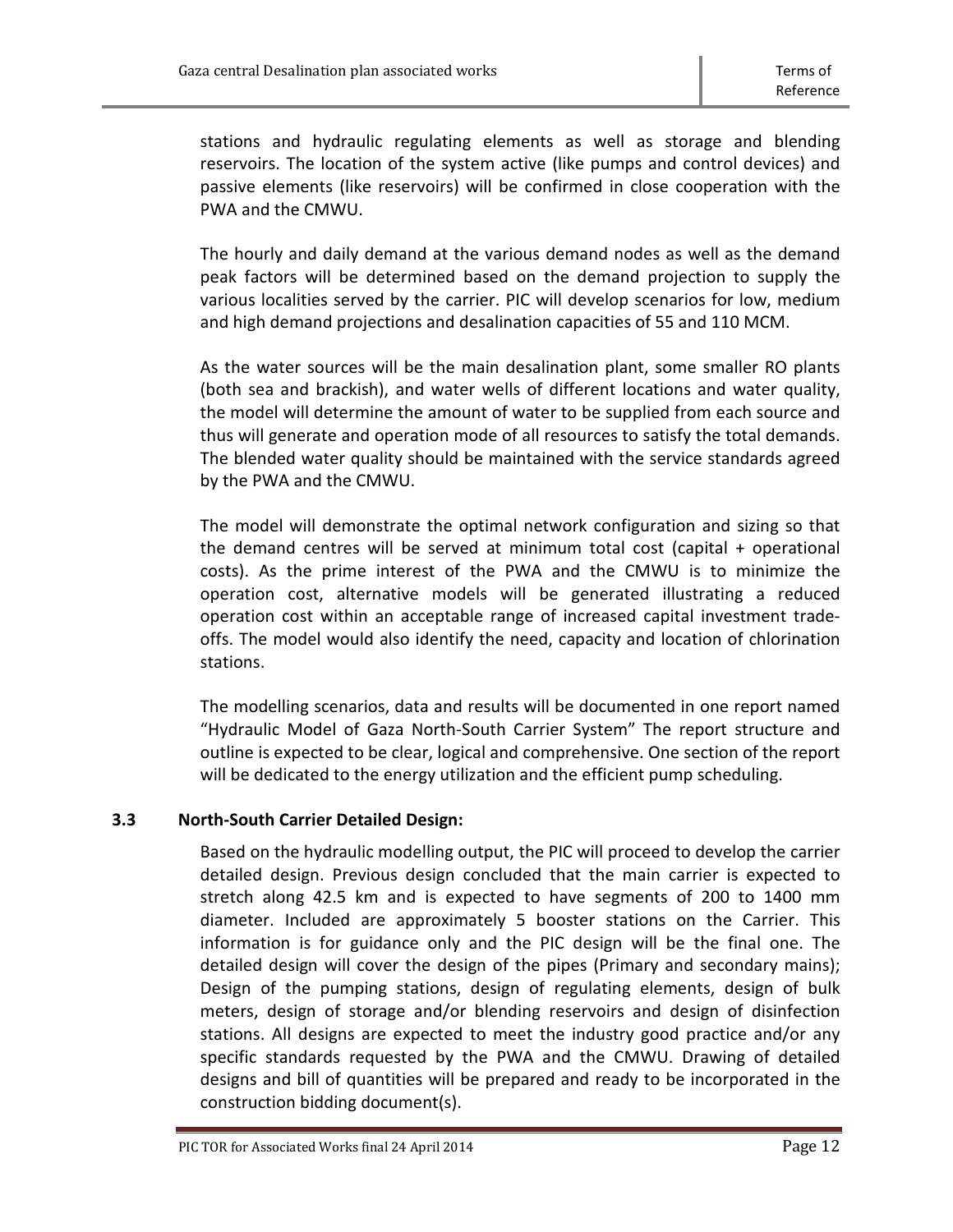# <span id="page-12-0"></span>**3.4 Other secondary mains replacement and detailed design:**

This would include detailed design for the replacement of about 21 km of existing asbestos cement pipes (diameters 100 to 400 mm), replacement or expansion of distribution PVC pipes (diameters 200 to 450 mm), and design of about 12 pumping stations. All designs are expected to meet the industry good practice and/or any specific standards requested by the PWA and the CMWU. Drawing of detailed designs and bill of quantities will be prepared and ready to be incorporated in the construction bidding document(s).

# <span id="page-12-1"></span>**3.5 Reservoirs Detailed Design:**

This would include design of ground water tanks for a total capacity of 200,000  $\text{m}^3$ , the tank sizes are expected to range from 2000  $m<sup>3</sup>$  to 5,000  $m<sup>3</sup>$ . The PIC will confirm the size and location of these reservoirs based on the overall distribution network optimization. In addition, the PIC will develop the detailed design of each reservoir and the associated disinfection control and pumping facilities. All geotechnical investigation will be managed by the PIC.

All designs are expected to meet the industry good practice and/or any specific standards requested by the PWA and the CMWU. Drawing of detailed designs and bill of quantities will be prepared and ready to be incorporated in the construction bidding document(s).

# <span id="page-12-2"></span>**3.6 Non-Revenue-Water Reduction Plan:**

The consultant will carry out due diligence to gather the distribution system data, maps and modelling necessary to perform the NRW plan. The consultant will collect and review all available maps, modelling, and reduction of unaccounted water plan prepared in 2006, meters replacement and pipes repair prepared in 1996. The PIC shall, in close liaison with the PWA, CMWU and other stakeholders, assess the existing situation, define the gaps, prepare a detail plan to improve the existing NRW Management program in order to cope with the existing and future operation of bulk and water supply networks. The PIC will define the gaps and prepare a detailed plan, with estimated costs, to design and install the required measures so that all bulk and water supply networks can be monitored to assess NRW. The PIC shall pay special attention to ensure that short and long-term proposed infrastructure projects are incorporated into these plans. The consultant shall support PWA in developing performance service contract which can be implemented by private Sector and/or CMWU. The following sub-tasks will be carried out.

# <span id="page-12-3"></span>**3.6.1 NRW reduction management plan**

Prepare a plan to improve NRW management & approach to NRW reduction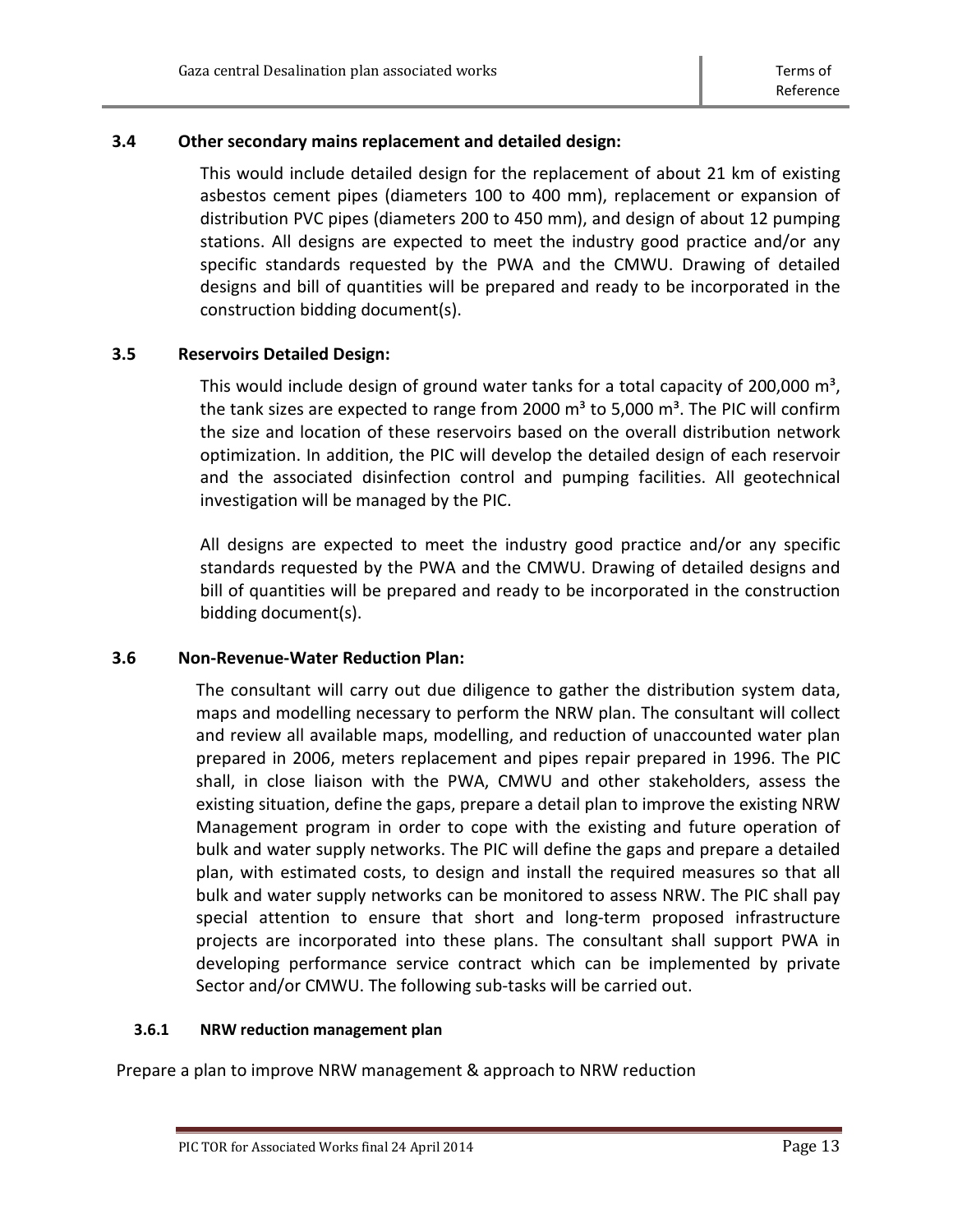Liaising closely with the Coastal Water Municipalities Utility (CMWU) and other municipal water service providers the consultant shall:

- **a.** Collect and review the existing reduction of un-accounted water (2006) plan, meters replacement, pipe replacement plan and leakage control procedure (1996).
- **b.** Detail the existing processes for management, monitoring and reporting of NRW.
- **c.** Assess the quality of the existing processes, the regularity of reporting and quality assurance methods and the ongoing implementation of existing processes for the management and reduction of NRW. Give details of the roles and responsibilities of those who manage and monitor NRW in Gaza
- **d.** Assess and detail the sufficiency of the CMWUs team dedicated to NRW and their ability to manage, monitor and report NRW.
- **e.** Give details of the teams on the ground in the Gaza Strip who are actively engaged in NRW reduction, include an assessment of previous and on-going training, equipment available and sufficiency of the teams to carry out their tasks.
- **f.** Investigate and detail of any previous and on-going non-capital intensive nonrevenue water reduction programs including programs being implemented on the ground by teams on behalf of the CMWU and municipal water departments operating who are not a part of the CMWU. Include details of the on-going operational cost of these programs and the success of these programs. Include details of the capital costs of these programs and the measure of success of these programs.
- **g.** Investigate and detail of any previous and ongoing capital intensive non-revenue water reduction programs including programs including rehabilitation, mains replacement and other capital programs. Include details of the capital costs of these programs and the measure of success of these programs.
- **h.** Propose a plan for improved processes to manage, monitor and report NRW. Including the proposed make-up of the management team within the CMWU, including any training or mentoring requirements to implement the process.
- **i.** Propose a detailed plan for improved processes and tasks for the implementation of NRW investigations and reduction programs for operational teams on the ground directly linked to the proposed management, monitoring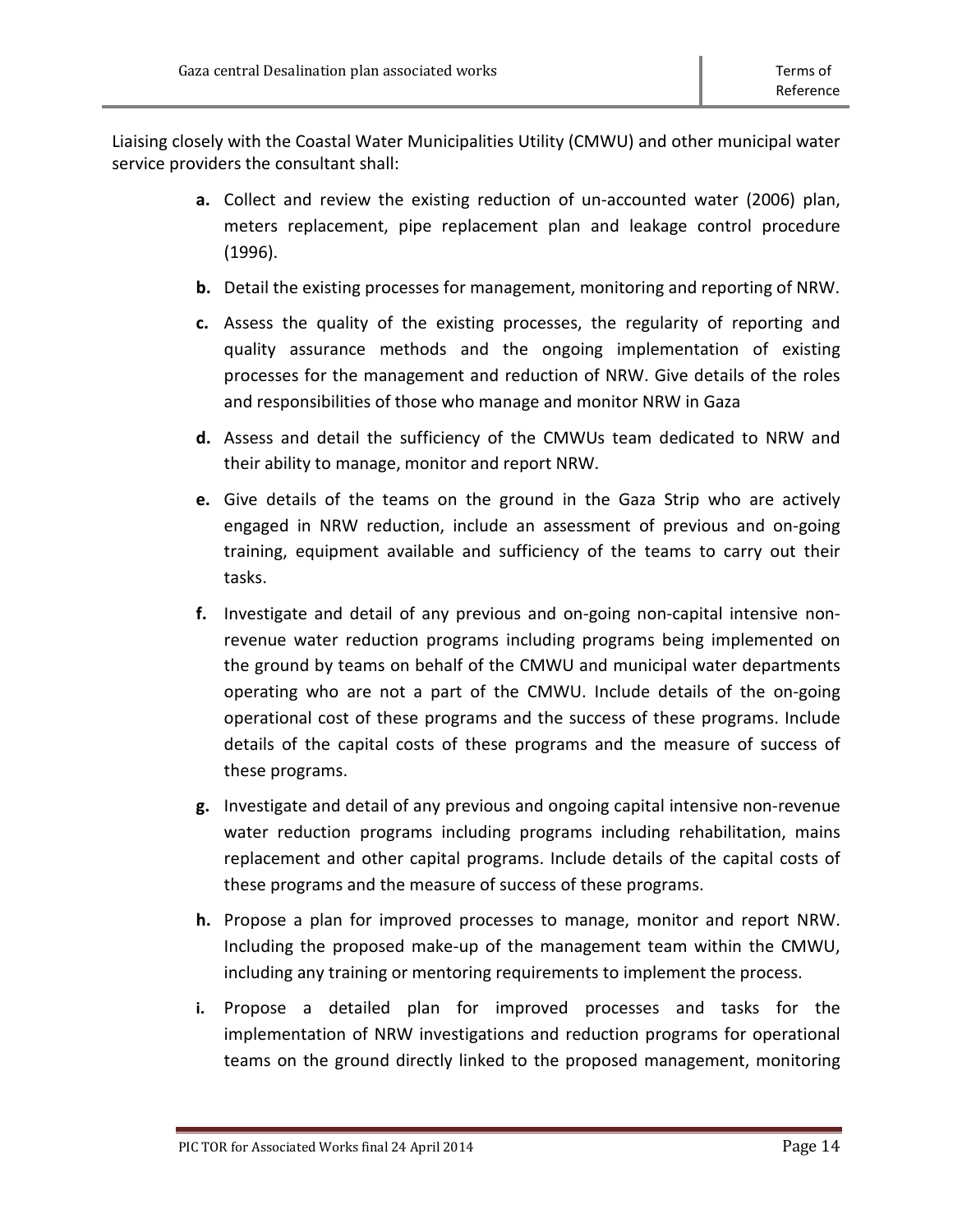and reporting processes above including any training or monitoring requirements to implement the process.

# <span id="page-14-0"></span>**3.6.2 Prepare a plan to design & implement measures so that existing & proposed bulk water system flows can be monitored**

The consultant shall, in close liaison with the PWA, CMWU and other stakeholders, collect, collate, review the previous district meters plan and present base data regarding existing and proposed bulk metering and bulk water system configuration in sufficient detail so that the system operation can be understood and present the information on plans and in tables, including the requirements for additional, calibration of existing meters and replacement bulk metering and design of system re-configuration required to monitor flows to and from each bulk water system. The consultant shall pay special attention to ensure that short and longterm proposed infrastructure projects are incorporated into these plans. Steps to meet the objectives include:

- a. Prepare and agree with PWA an alpha numeric identification system for water resource assets, wells transmission mains, reservoirs and pump stations including identification by groups of resources and assets serving unique areas/supply zones.
- b. Prepare schematic diagram showing the resource and bulk system operation including existing and proposed transmission assets (mains, pump stations and reservoirs) including unique identification number and the boundaries between bulk water systems detailing where system reconfiguration may be required.
- c. Prepare a map in Arc GiS showing the location of sources which are used to supply domestic networks, including wells, sea water desalination plants SWRO and imported water from Mekorot, each source should be given a unique identification number.
- d. Prepare tables identifying the location of sources, (wells, SWRO and imports) by coordinate and unique identification number, type of source, identifying if the source is metered, if the meter is read and the flow recorded.
- e. Prepare a map in Arc GiS showing the existing and proposed bulk supply mains, other transmission assets including pumping stations and reservoirs identifying the point at which the bulk supply enters a networked distribution system. The map should include the location of all bulk meters which should be given a unique identification number.
- f. Prepare tables identifying the location of bulk meters by co-ordinate and unique identification number identifying if the meter is read and the flow recorded.
- g. Prepare tables identifying bulk transmission assets, mains, pumping stations and reservoirs by co-ordinate and unique identification number identifying if the asset is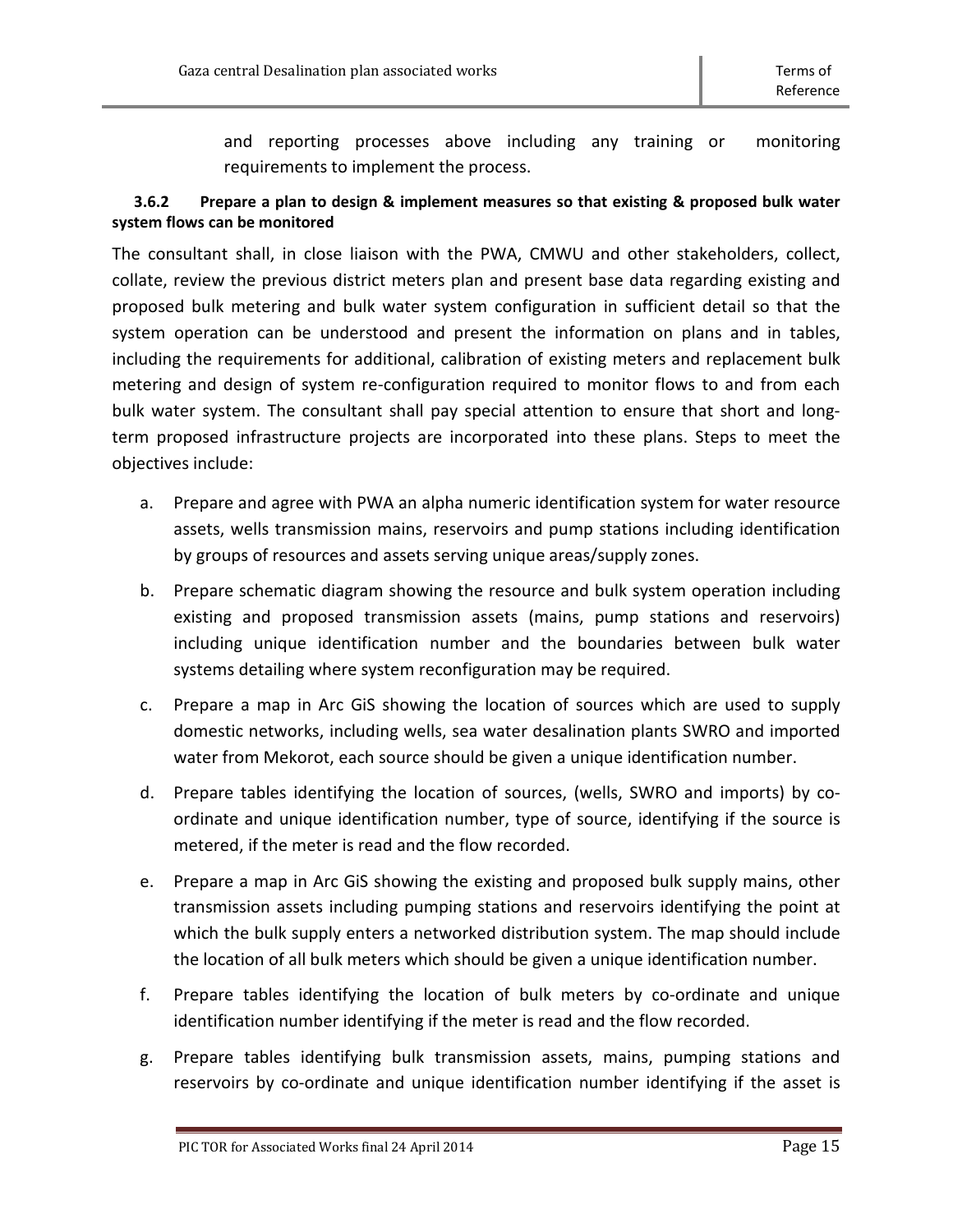metered on either the inlet the outlet or both and if the meters are read and the flow recorded.

h. Prepare a detailed plan identifying where additional meters are required, existing meters require calibration or need to be replaced, using unique identification numbers to relate the task to the GIS map.

# <span id="page-15-0"></span>**3.6.3 Plan to design and implement network flow monitoring and detailed design of three monitoring areas**

Prepare a plan to design & implement measures to install DMAs & the required infrastructure to monitor flows to & from supply zones, the proposed areas are: Tel El Sultan at Rafah City, East Of Khanyounis City and Western Naser area in Gaza City.

The consultant shall, in close liaison with the PWA, CMWU and other stakeholders, collect, collate and present high level base data regarding existing unique water supply systems, i.e. large service which can be defined as being separate and disconnected from other systems. The consultant shall pay special attention to ensure that short and long-term proposed infrastructure projects are incorporated into these plans. Steps to meet the objectives include:

- i. Prepare and agree an alpha numeric identification system for hydraulically separate large service areas and sub-zones/district metered areas within each of those service areas.
- ii. Prepare a map in Arc GiS clearly identifying, by name and unique identification number, all hydraulically separate large service areas (e.g. which would normally contain several DMA's) identifying those which have sufficient bulk metering to measure flows into the system and those where additional bulk metering is required.
- iii. On the same GIS map, and clearly identify, and giving a unique identification number, existing sub-zones/district metered areas clearly identifying those existing subzones/DMAS which have integrity including:
	- a. Sufficient metering to monitor flows in and out of the sub-zone and the necessary valves (closed) to ensure hydraulic separation from adjacent DMAs and supply networks
	- b. Identification of those zones which have been tested to ensure that that they have integrity
- iv. On the same GIS map, and clearly identify, and give a unique identification number, those sub-zones/district metered areas which have been designed but have not been implemented i.e. require and/or:
	- a. Network reconfiguration
	- b. Installation of new and testing of existing zone valves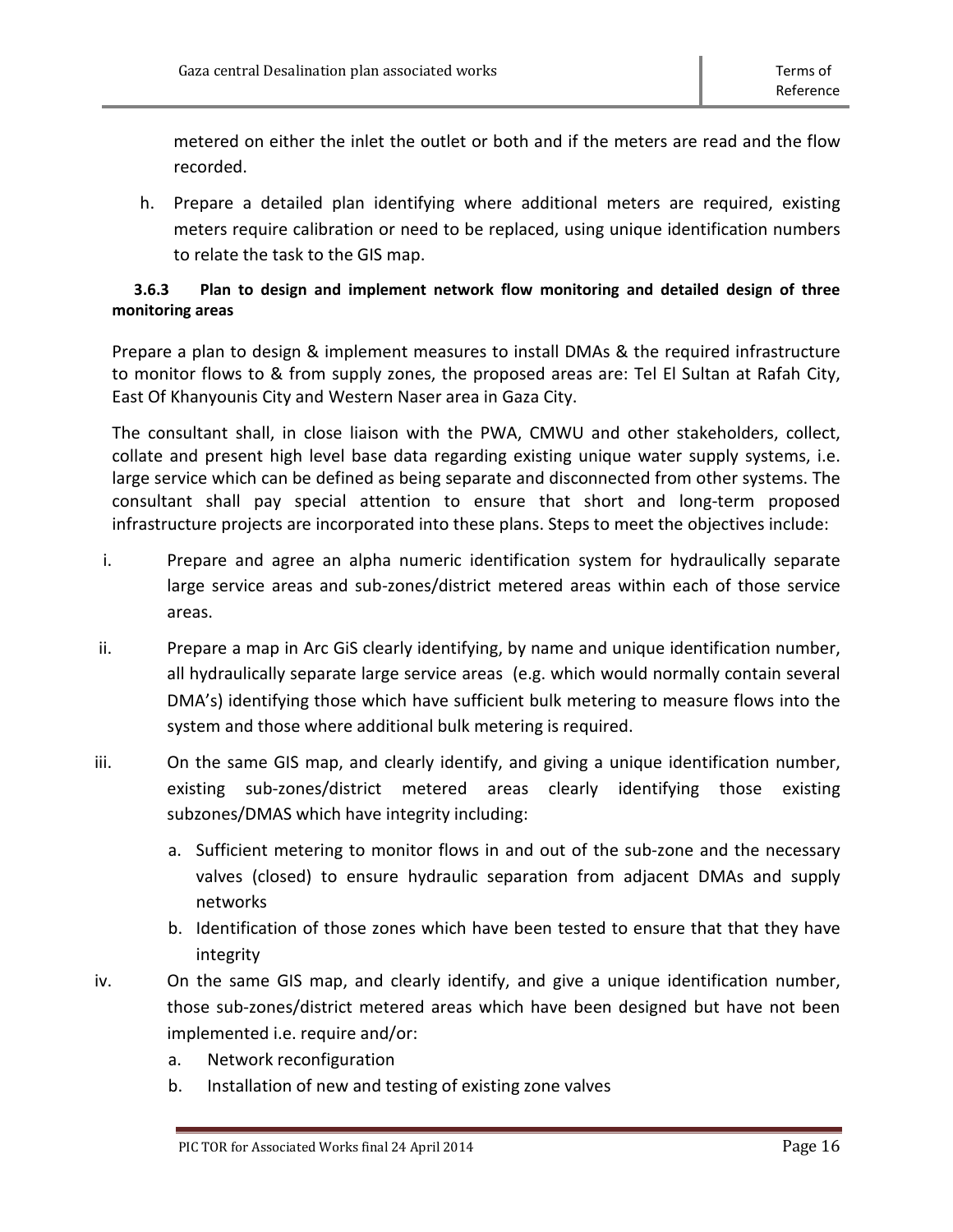- c. Installation of new district meters (import and export)
- v. On the same GIS map clearly identify:
	- a. Those large service areas where it is unclear if they are hydraulically separate from other large service areas
	- b. Where sub-zones/DMAs do not exist and have not been designed
	- c. Where network records and configuration details are either not available, or are available and have not been checked are incomplete or records have not been digitized and are available in electronic format.
- vi. On the same GIS map clearly identify:
	- a. Areas where there is no customer metering
	- b. The date of installation of existing customer metering
- vii. Tabulation of the information included in Items 3.6.1-3.6.3 using unique identification to relate the information to the GIS maps
- viii. Prepare a detailed work plan, using the identification system to relate task to the GIS map which includes:
	- a. Installation of additional bulk metering requirements for hydraulically separate large service areas (e.g. which would normally contain several DMA's) including:
	- b. Testing the integrity of existing sub-zones/DMAs
	- c. Works required to install and test the integrity of those sub-zones sub-zones/district metered areas which have been designed but have not been implemented
	- d. Work required to bring network records up-to-date and understand network configuration so that sub-zones/DMAs can be designed
	- e. Works required to design sub-zones/DMAs and an estimation of the works required to install and test the integrity of the sub-zones where no design work or investigation has been carried out
	- f. Installation of new or replacement of existing customer meters
	- g. Plans for items Viii a-f above should include:
		- Design, preparation of tender documents, tendering and the procurement
		- Calibration of existing bulk meters
		- Installation of the bulk meters
		- Design/preparation of tender documents, and installation of works
		- Estimated costs separated by Design/preparation of tender documents, and implementation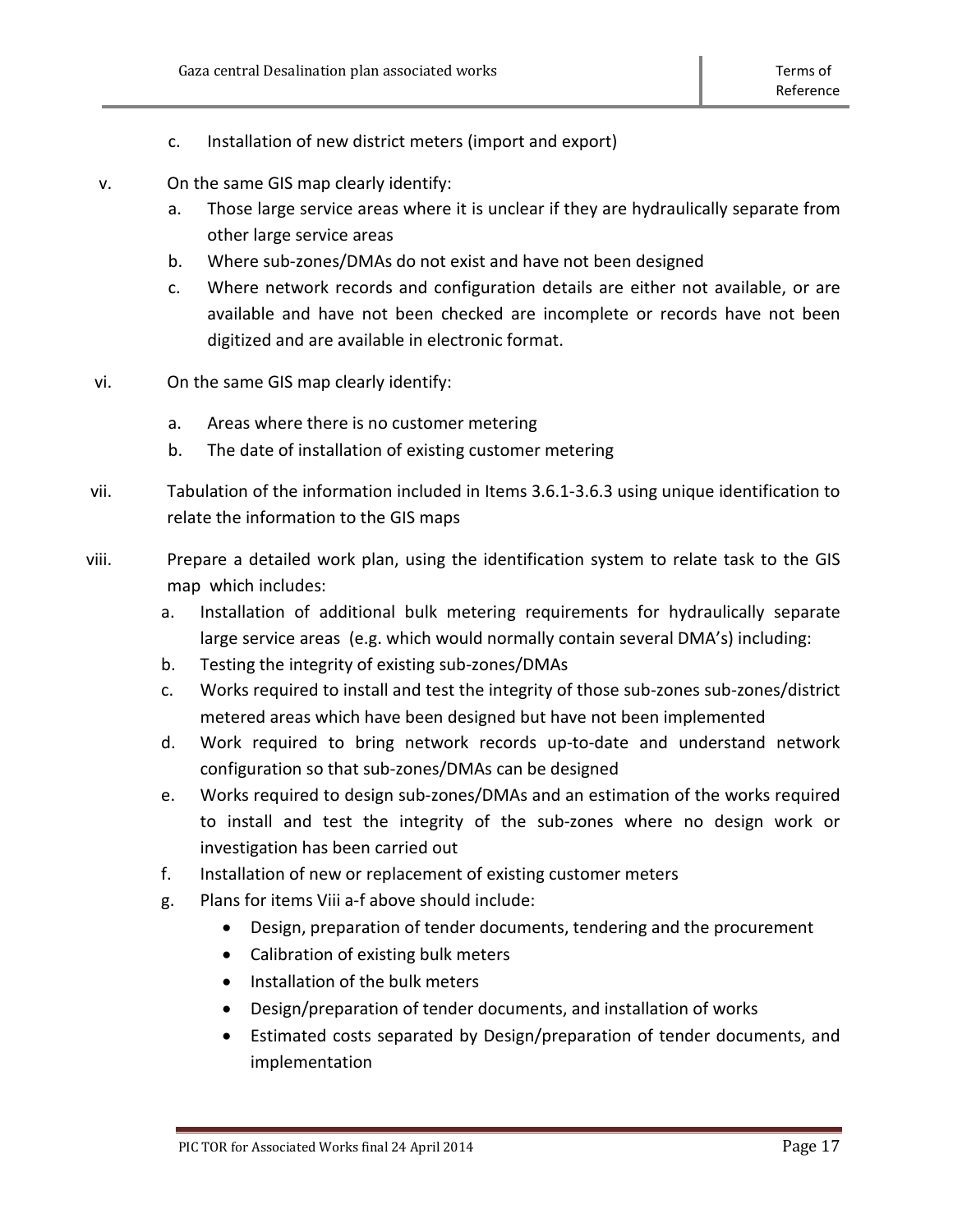- Clear identification of on-going projects, or those where funds are committed and by whom or where projects where no funds are committed.
- Provide mass balance flow tests .
- Collect billing data and average daily billed volume. Review billing system , determine deficiencies.
- Prepare base analysis and classification of the NRW by type and extend.
- Calculate water losses performance indicators.
- ix. Complete the detailed design, including associated field work and investigations, & procurement documents, including all associated infrastructure, network configuration requirements, zone valves and metering requirements for a single supply zone monitoring area to be agreed with the CMWU.

# <span id="page-17-0"></span>**3.6.4 NRW Management Strategy**

Based on PWA NRW Management strategy, the consultant shall prepare

- 1. A comprehensive implementation plan
- 2. Prepare realistic NRW reduction forecast.
- 3. Prepare cost estimate for both capital investments as well as operating cost.

# <span id="page-17-1"></span>**3.7 Develop an Investment Plan:**

The existing investment plans are based on old information and cost estimate and will have to be updated. For example, some investments may not be required, or not required to the extent stated, while others not shown above will need to be included. Some activities are on-going with the support of different IFIs and donors, but most of the identified improvements have not been implemented yet. It will be the responsibility of the PIC to analyse the up-to-date situation regarding on-going activities and projects firmly planned in order to avoid gaps and overlaps. The updated investment plan will be discussed with the PWA, the CMWU and expected to be presented for all stakeholders in a workshop organized by the PIC in coordination with PWA.

# <span id="page-17-2"></span>**3.8 Develop a Financial and Cost modelling Operation Plan:**

The PIC will prepare a detailed estimated summary of the annual costs required to operate the entire system. This estimate will be used to help determine the feasible tariff and the subsidy levels that may results from adopting lower tariffs to operate and maintain the system during the initial years of operation. The plan will also suggest the tariff trajectory to ensure cost recovery after the transitional period. The PIC will prepare the plan report and present it to the PWA for final approval. The cost analysis and tariff trajectories will be developed and made available to PWA and CMWU a spread sheet file (Microsoft excel format) with all formulae being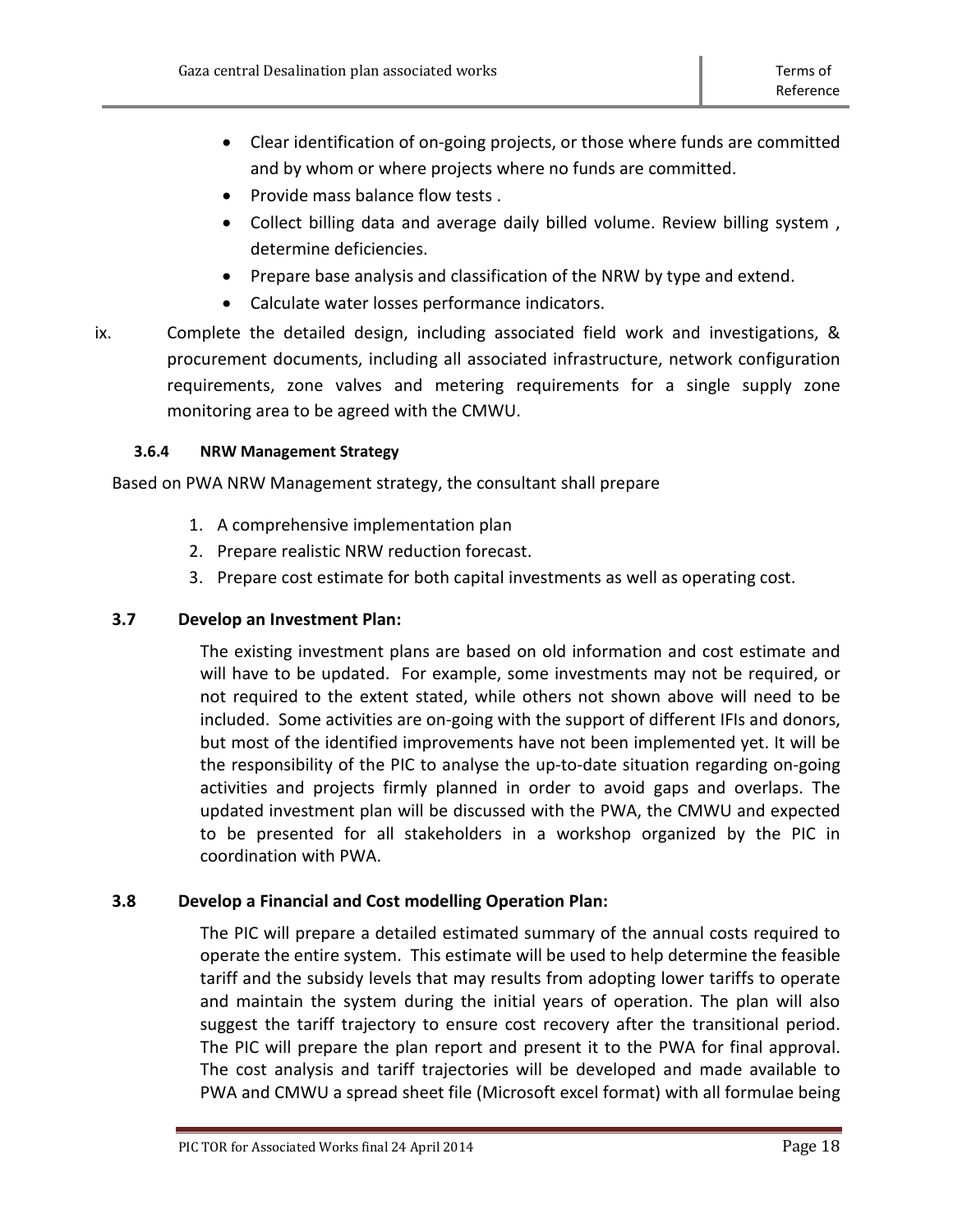unlocked for future development and updates by the PWA and/or CMWU. The PIC shall make use of the financial analysis to be conducted by the desalination component PIC.

# <span id="page-18-0"></span>**3.9 Develop a Preliminary Environmental and Social Impact Assessment and a Public Awareness Improvement Program:**

A preliminary ESIA shall be performed by the PIC to highlight environmental and social issues in the context of this ToR and the associated construction. The preliminary ESIA report prepared by the PIC will be used to coordinate with the independent ESIA consultant to be hired by the Client.

The PIC will also attend all the public consultations organized by the independent ESIA consultant.

The PIC will assess the image of the water utility in Gaza and with its consumers. The PIC shall also identify main shortcomings and develop a Public Awareness Improvement Program, which may include (for example only): information campaigns with folders, or via local TV or local newspaper; information campaign in local schools; information day with public access to facilities etc.

# <span id="page-18-1"></span>**3.10 Energy Supply**

The consultant shall identify the energy needed for the associated works components and study the energy alternatives including connection to the electrical grid , standalone generators and renewable energy and their analysis from technical, economic, political and financial aspects. The PIC shall coordinate with EIB contracted PIC who is assessing the power source for the central regional desalination project. The consultant shall recommend the most suitable energy source and prepare:

- 1. Design criteria for the selected approach.
- 2. Comparison and selection of the feasible option.

# <span id="page-18-2"></span>**3.11 Energy Management Plan**

The Consultant shall review the Energy Management Plan that prepare in 2006 and update, modify the Energy management plan to achieve energy utilization optimization. The consultant shall perform standard operation procedure for the associated works components related to energy.

# <span id="page-18-3"></span>**3.12 Tendering, Project Management and Coordination:**

Based on the detailed design and the agreement with the Client on contract packaging, the PIC will prepare the Tender Documents. The bidding documents shall comply with requirements of the financing organisation and Palestinian legislation.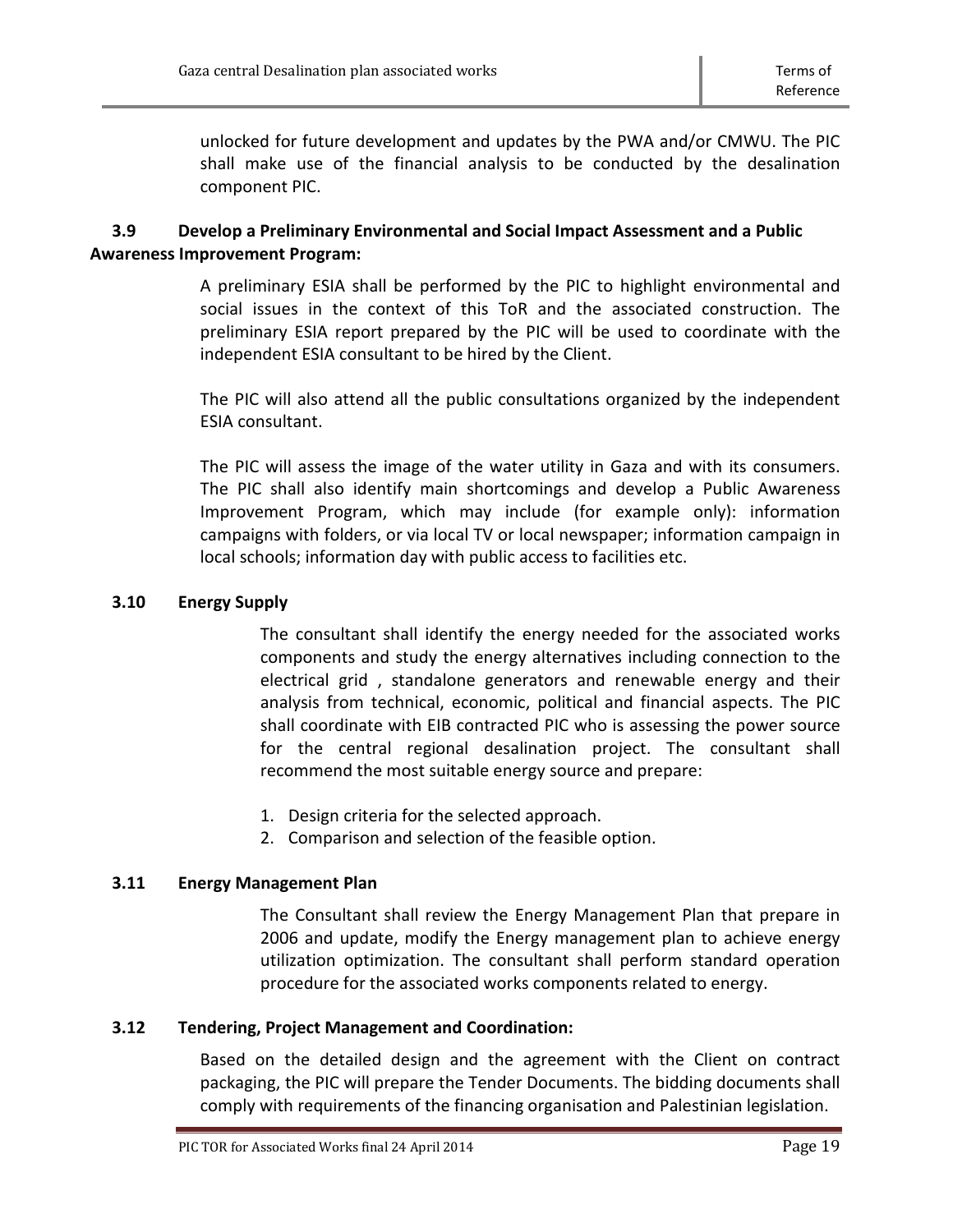The Tender Documents need to address the particular working conditions in the Gaza strip and the administrative requirements necessary in coordination with the Israeli authorities.

The PIC shall perform on behalf of the Client the complete tendering process, including pre-qualification, bidding, response and clarifications to bidders, organising and conducting pre-bid meetings, bid evaluation, contract negotiations and compilation of the contracts.

# <span id="page-19-0"></span>**3.13 Project Management:**

The PIC is responsible for managing the process of successfully implementing all components of these ToR to a high professional standard and within the given time schedule.

The PIC needs to provide sufficient capacity and a qualified team leader to manage the process on behalf of the Client.

# <span id="page-19-1"></span>**3.14 Project Coordination:**

Successful project implementation will require comprehensive coordination with other planned or on-going projects in the sector, which includes the following:

- On-going technical assistance to the Coastal Municipalities Water Utility (CMWU).
- Construction of the 55 MCM/year SWRO plant.
- Construction of Short Term Low Volume (STLV) desalination plants, which are realised to improve the difficult water supply situation within the short term. Most projects include a component for improvement of storage capacity and distribution.
- Power supply projects which could be construction of additional overhead lines for power imports from Egypt and Israel, or possibly the construction of a dedicated power plant next to the proposed 55 MCM SWRO plant.
- Construction of wastewater treatment plants, partially with groundwater infiltration of the treated wastewater and water recovery facilities.
- The independent Environment and Social Impact Assessment Study.
- Coordination with the Project Coordination Unit (PCU).
- Good coordination with Israeli authorities will be required for the successful implementation of the project. Direct coordination links between the Client, the Israeli Authorities and the PIC need to be established. Valuable experience on the procedures for initiating, managing and running such a project has been gained by the North Gaza Wastewater Treatment Plant PMU. The PIC is encouraged to make use of this experience.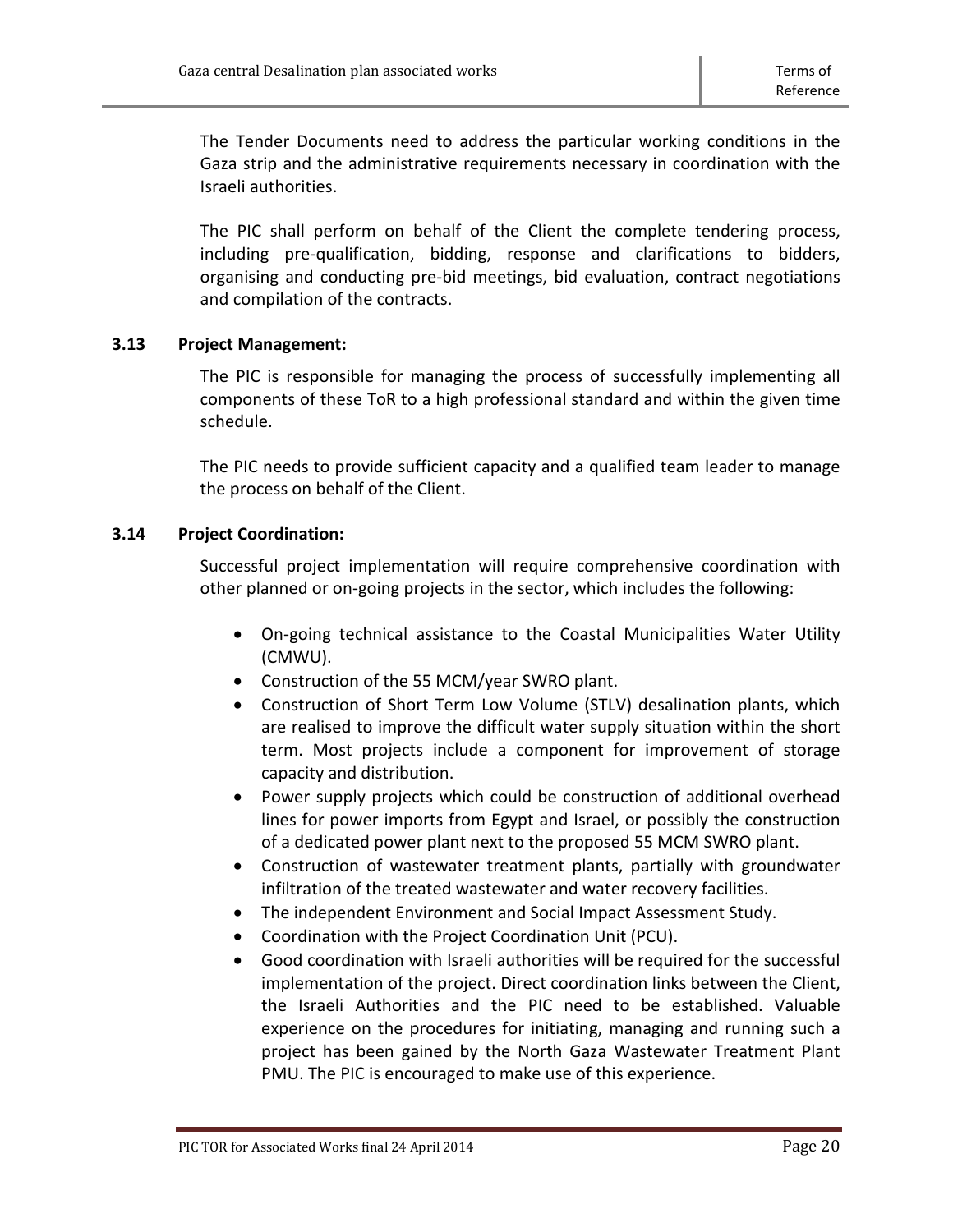It will be the responsibility of the PIC to organise regular coordination meetings with the project stakeholders.

# <span id="page-20-0"></span>**3.15 Support to PWA:**

Provide support and advice to the PWA on other issues related to the project, e.g. in groundwater monitoring, health monitoring etc. as deemed needed

# **3.16 Construction Supervision:**

<span id="page-20-1"></span>The PIC will perform overall as well as on-site construction supervision for the works contracts. This comprises Contractors compliance with local requirements and contractual obligations, quality control, time control and checking and approval of payments. This includes:

- Detail Design review
- Factory Acceptance Tests
- Site supervision (owner's engineer services)

The PIC will assist the Client in liaising with the Israeli Authorities for the smooth implementing of the works contract.

On behalf of the Client, the PIC will supervise and monitor all plant performance tests and the final commissioning

# <span id="page-20-2"></span>**4 DELIVERABLES, REPORTING**

All reports shall be prepared in English language.

All reports shall be submitted electronically in word and pdf formats, all drawings shall be submitted electronically in AutoCAD and pdf formats. In addition, 3 hard copies of all reports shall be submitted, one to the financing institution and 2 to the Client.

All reports shall be submitted in draft version. The PIC shall reserve up to 3 weeks for receiving comments on the draft reports and incorporate these comments into the final report if they are justified. The PIC shall issue the final report 3 weeks after issue of the draft report independent of comments received or not.

# <span id="page-20-3"></span>**4.1 Reports: Design and Tender Phase (Services 3.1-3.15)**

# <span id="page-20-4"></span>**4.1.1 Inception Report**

This report shall include a short summary of the key documents studied, any contradictions found with a proposal how to solve such issues, describe the conditions at site and any deviations from the pre-project stage, PIC´s logistical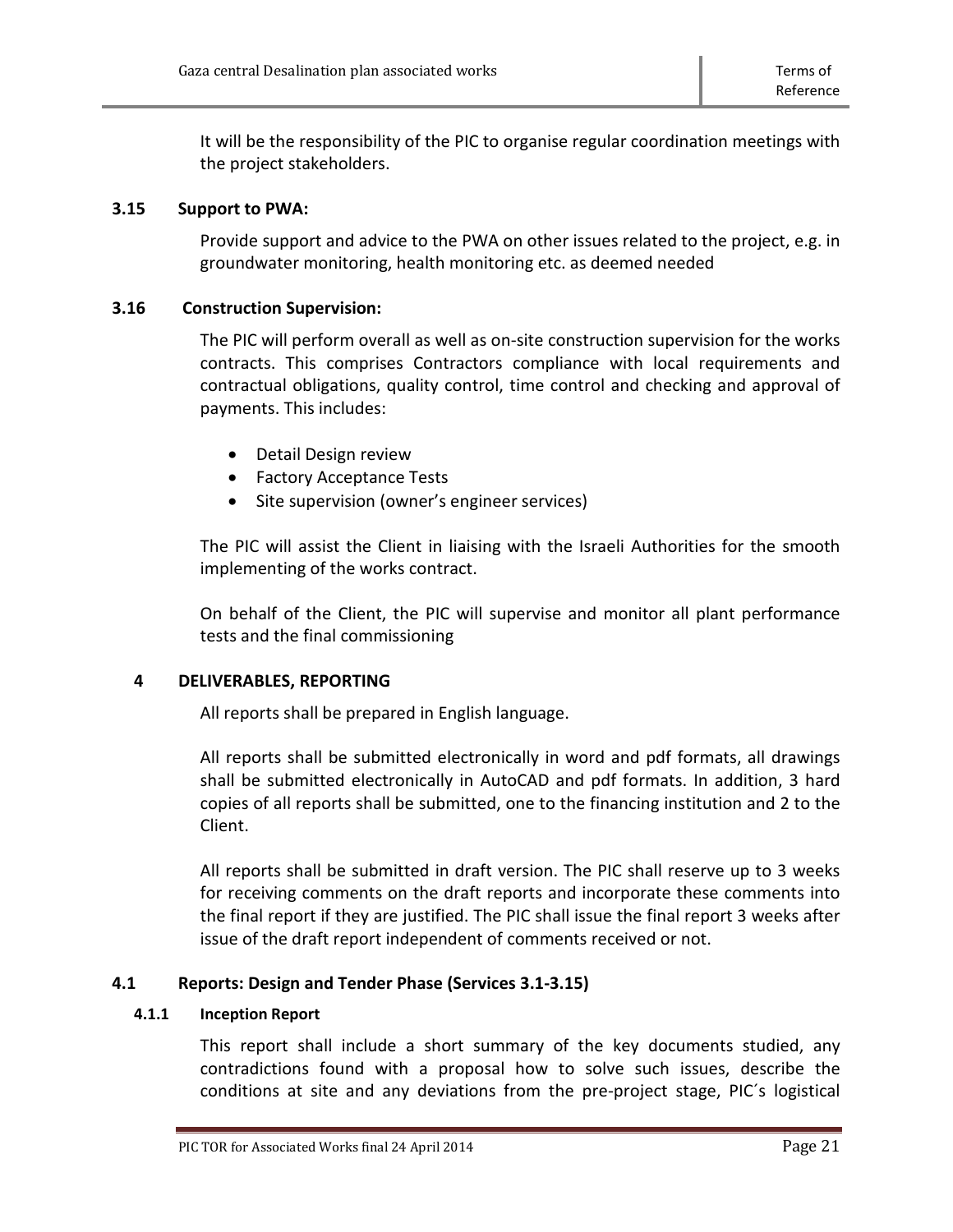arrangements and office establishment, deployment of the PIC team, contacts established with the project stakeholders and a detailed work programme.

The draft report shall be submitted 1 month after commencement of the assignment.

# <span id="page-21-0"></span>**4.1.2 Engineering Concept Report**

This short report will contain the design criteria to be applied in the project in order to achieve acceptable water quality through mixing and delivery.

A draft of this report shall be submitted two months after commencement of the assignment.

# <span id="page-21-1"></span>**4.1.3 Hydraulic Analysis Report**

This report will include the review of the water demand projection, water demand allocation, and hydraulic analysis. The report will present separately the required improvements for the scenario with: 1) the 55 MCM/year desalination plant; and 2) the 110 MCM/year plant with demand situation in 2035.

A draft of this report shall be submitted three months commencement of the assignment.

# <span id="page-21-2"></span>**4.1.4 Asset Inventory Report and Associated Maps**

This report will include the identification and numbering of all CMWU and Municipal departments fixed assets, with associated interactive maps. Assets inventory and GIS are available for about 60% of Gaza water systems. The PIC shall revise what is available and complete the Asset Inventory Report.

A draft of this report shall be submitted five months after commencement of the assignment.

# <span id="page-21-3"></span>**4.1.5 Design Reports and Contract Packaging**

Reports for the detailed design of pipelines, reservoirs and post-chlorination facilities shall be prepared in separate volumes, corresponding to the proposed contract packaging. The reports shall include as annexes calculations and results of all survey works performed. The Report shall include construction plan for the associated works components, the plan shall consider the time horizon of construction period of three years.

A draft of this report shall be submitted eight months after the commencement of the assignment.

PIC TOR for Associated Works final 24 April 2014 **Page 22** Page 22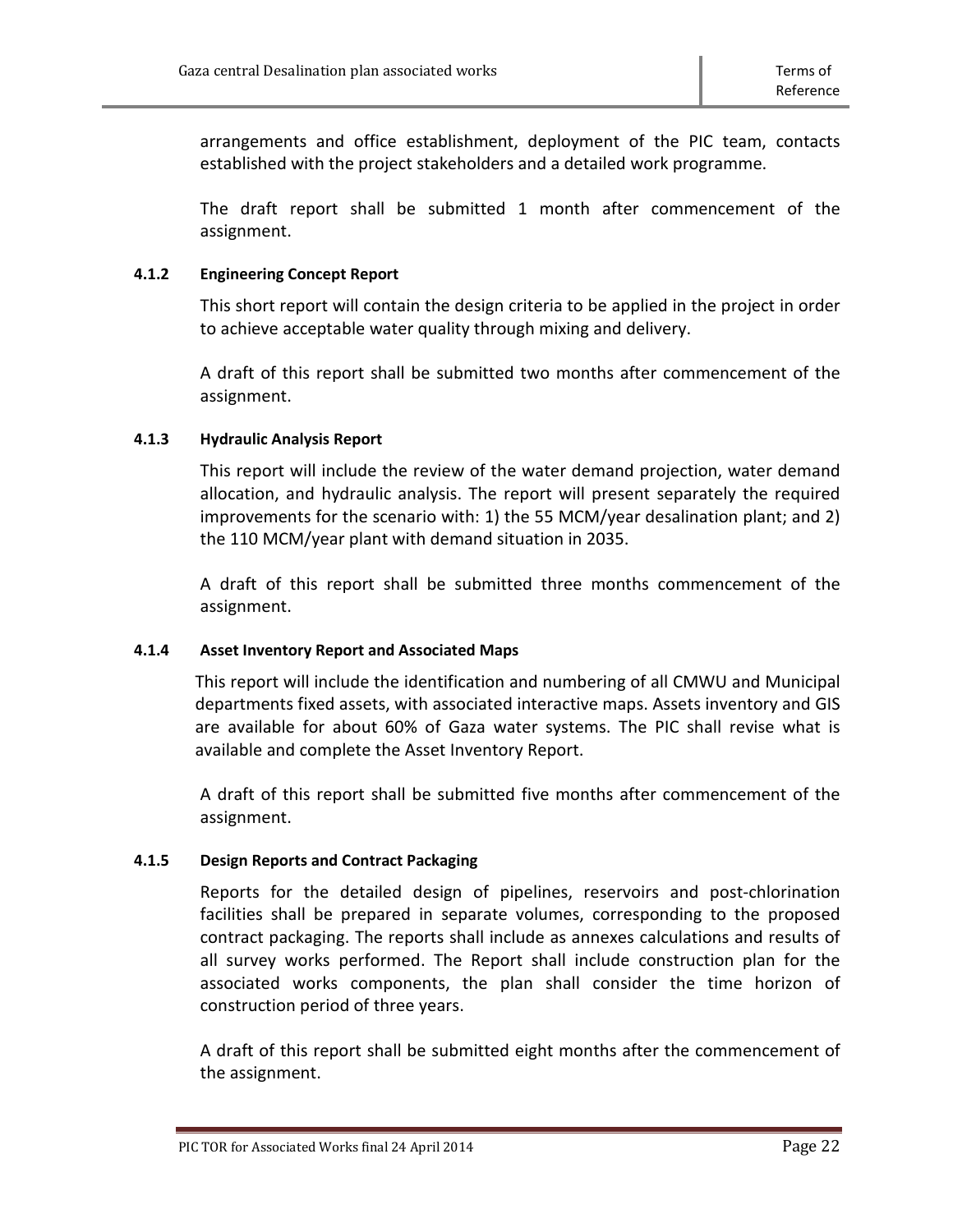#### <span id="page-22-0"></span>**4.1.6 Non-Revenue-Water Reports and Maps**

Reports for activities detailed in task 3.6 and its sub-tasks. The PIC shall also submit all the Arc GiS maps in both soft and hard copies.

Draft reports and maps shall be submitted 8 months after the commencement of the assignment.

# <span id="page-22-1"></span>**4.1.7 ESIA Report**

A preliminary ESIA report shall be prepared for the purpose of identifying environmental and social issues to be coordinated with the independent ESIA consultant.

A draft of this report shall also be submitted eight months after the commencement of the assignment.

# <span id="page-22-2"></span>**4.1.8 System Operating Cost Report**

This report will provide an estimate of the annual operating costs to run the CMWU bulk and distribution system. It will include estimates for labour, employee benefits, energy, chemicals, maintenance, transportation and all other costs normally related to system operations. It will provide the costs in sufficient detail to easily permit review and comment. Costs not to be included are: depreciation, debt service, taxes and new infrastructure investments exceeding US\$1 million.

A draft of this report shall be submitted nine months after the commencement of the assignment.

#### <span id="page-22-3"></span>**4.1.9 Tender Documents**

The consultant shall provide tender documents for the implementation of the associated works components. The tender documents shall be prepared in compliance with financier and Palestinian legislation, according to work packages to be agreed with the Client. The Tender Documents need to address the particular working conditions in the Gaza strip and the administrative requirements necessary in coordination with the Israeli authorities.

Draft Tender documents are to be submitted 10 months after the commencement of the assignment. Moreover, the consultant will submit a report that covers preparation of tender documents, the prequalification of contractors and the evaluation of tenders. The report will be submitted after the bids evaluation which is expected to be ready 16 months after the commencement of the assignment.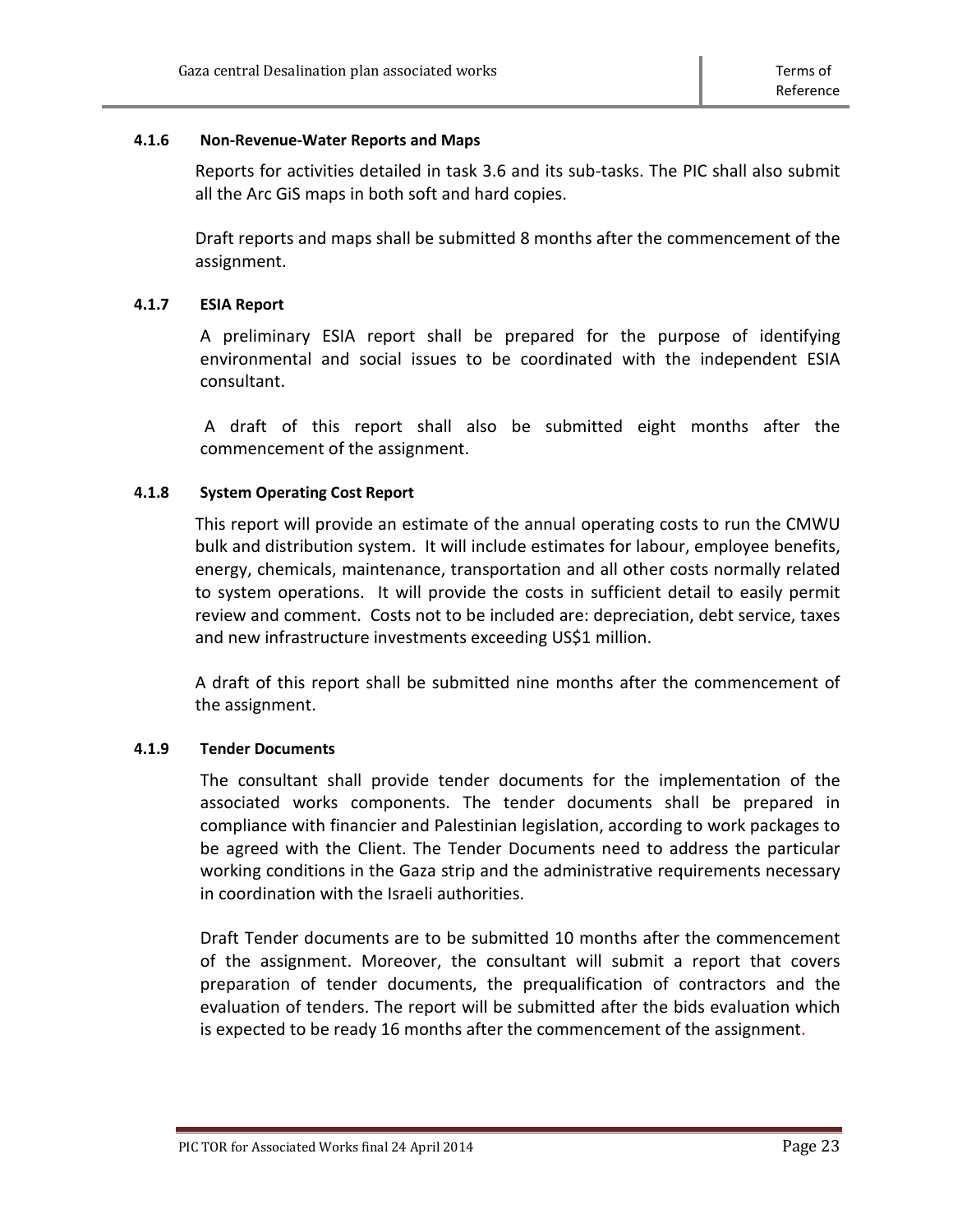#### <span id="page-23-0"></span>**4.1.10 Public Awareness Improvement Report**

This report will outline the current image of the CMWU and provide specific recommendations on how the utility can improve its image with its customers. Key performance indicators will be designed for each recommendation to track progress and/or results.

A draft of this report shall be submitted 12 months after the commencement of the assignment.

# <span id="page-23-1"></span>**4.1.11 Energy supply report**

This report shall outline the energy alternatives and their analysis from technical, economic, political and financial aspects, the design criteria for the selected approach/s. An Energy management Plan of the Associated Works shall be included. A draft of this report shall be submitted 12 months after the commencement of the assignment.

# <span id="page-23-2"></span>**4.1.12 Energy Management Plan report**

This report should include the Energy management plan and the standard operation procedure for the associated works components related to energy optimization. A draft of this report shall be submitted 12 months after the commencement of the assignment.

# <span id="page-23-3"></span>**4.2 Reports: Construction Supervision Phase (Service 3.16)**

#### <span id="page-23-4"></span>**4.2.1 Construction Progress Reports**

This information will be included in the regular reports such as monthly, quarterly and annual reports, described further below.

#### <span id="page-23-5"></span>**4.2.2 Commissioning Reports**

The PIC shall prepare a commissioning report, for all facilities completed, presenting in detail the results of the performance tests. It will also include a list of deficiencies (snag list) to be corrected by the contractor in a reasonable time period specified by the PIC.

#### <span id="page-23-6"></span>**4.2.3 Construction Completion Report**

The PIC shall prepare this report 2 months before the end of the defects liability period of each works contract. The report shall describe the defects remedied by the contractor and recommendations in case of remaining defects, not rectified by the contractor in due time.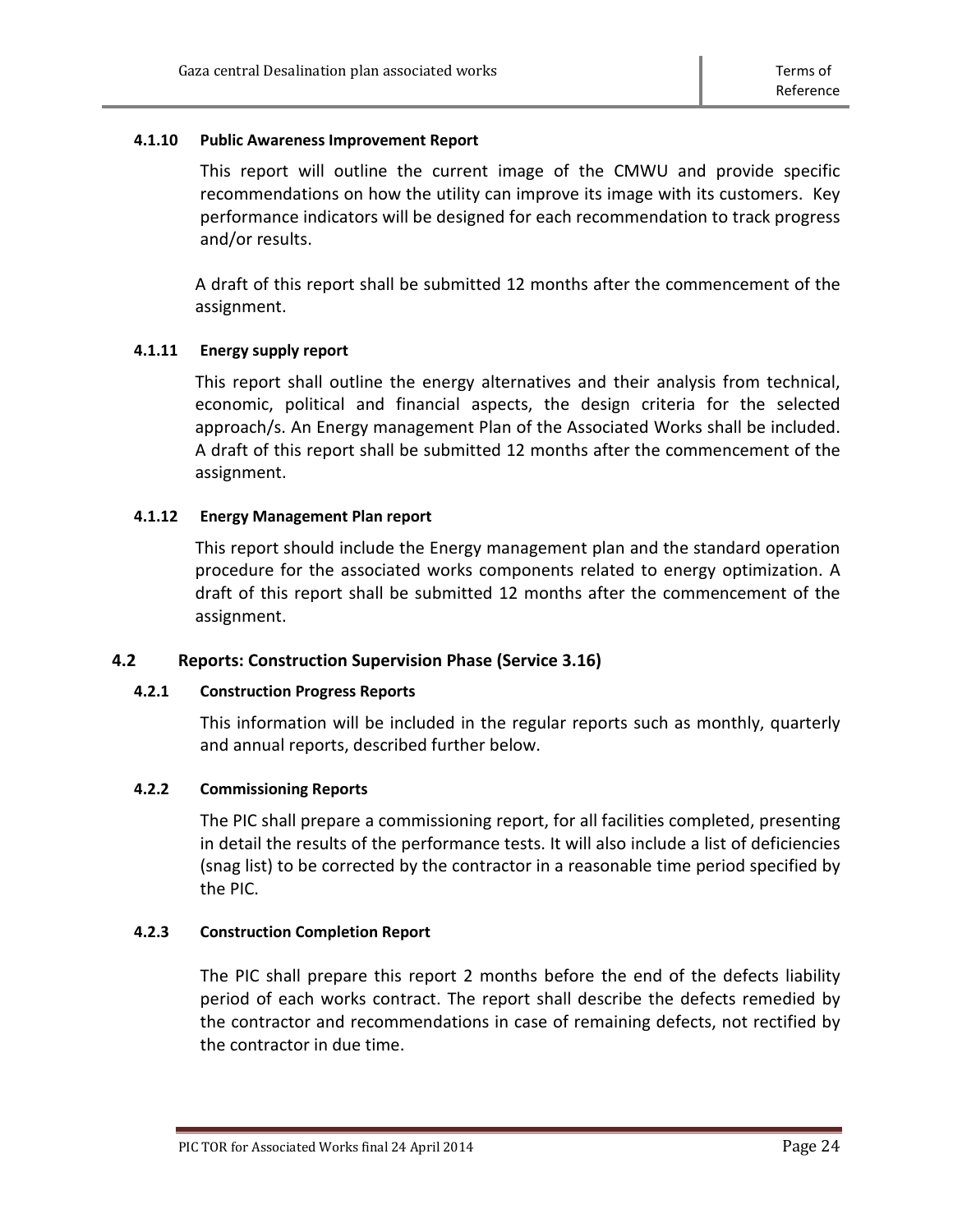# <span id="page-24-0"></span>**4.3 Progress Reports (All Services)**

#### <span id="page-24-1"></span>**4.3.1 Monthly Progress Sheets**

The monthly progress sheets shall not exceed 3 pages, shall be submitted within ten days of the following month and include the following information:

- Work performed
- Progress against programme
- Difficulties and delays experienced
- Proposed mitigation measures in case of difficulties and delays
- Update on measurement and financial activities
- Works planned for the upcoming reporting period.

These reports shall be submitted only electronically and as a single version (no draft version required). In case the Client or Financier comments on certain statements or developments, the PIC is obliged to take action and to respond to these in the subsequent Monthly Progress Report.

# <span id="page-24-2"></span>**4.3.2 Quarterly Progress Reports**

The PIC shall prepare quarterly reports to the Client and the Financier within 20 days of the following month. The report shall include:

- Progress of works with comparison of real progress compared to the approved work plan.
- Operational problems
- Defects reported
- Status of defects and remedial works (tracking sheets)
- A summary of works planned for the upcoming reporting period.

The report shall include pictures and special findings and reports received or produced in this period shall be attached as separate files. In case the Client or the Financiers have comments or refuse acceptance of the report, The PIC is required to improve the report accordingly.

Every Quarterly Progress Report shall be accompanied with an interim payment certificate for the past three month period.

# <span id="page-24-3"></span>**4.3.3 Annual Reports**

The PIC shall prepare Annual Progress Reports to the Client and the Financier within one month of the following year. The report shall summarize in a consolidated form the progress of works in relation to the work programme, difficulties and delays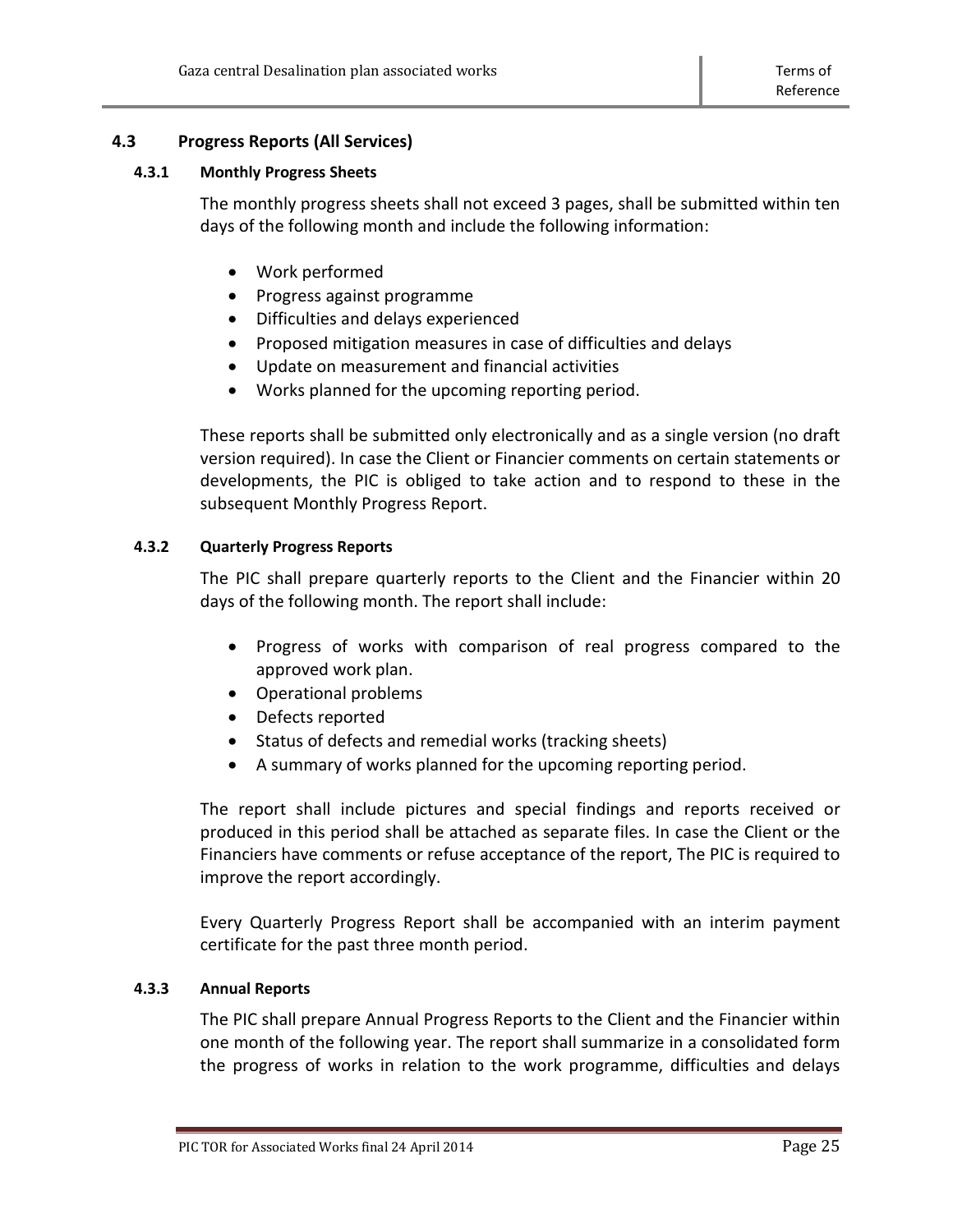experienced, mitigation measures taken and an update on measurement and financial activities. The report shall include pictures.

# <span id="page-25-0"></span>**4.3.4 Final Report**

The PIC will prepare a final report, for approval by the Client and the Financiers. This report should summarize the previous progress reports and main achievements under the assignment, indicating lessons learnt and the scope for any future work identified, during the project.

The draft Final Report shall be submitted 2 months before the end of the assignment. This report needs to be approved by the Client and the Financiers. Comments have to be incorporated into the Final Report to the satisfaction of the Client and the Financiers.

The final report shall be accompanied by the final invoice and by an expenditure verification report.

# <span id="page-25-1"></span>**5 TIME AND PAYMENT SCHEDULES**

The estimated time required to carry out this TOR is as follows:

- From contract signature to award of construction contracts: 18 months; and
- Supervision of the construction through issuance of the Construction Completion and commissioning Report : 36 months

During the construction phase, the PIC will guide a process of implementation that guarantees the operationalization of the different packages in phases.

For the design and tendering phase, the consultant shall be paid according to the report deliveries as shown in the following table provided that the respective tasks are completed. Amounts specified will be paid after the Client's acceptance of the deliverable.

|                 | <b>Report Deliverables (see</b><br><b>Section 4.1 for report</b><br>descriptions) | <b>Amount (expressed as</b><br>percent of total<br>contract price) |
|-----------------|-----------------------------------------------------------------------------------|--------------------------------------------------------------------|
| <b>Sequence</b> |                                                                                   |                                                                    |
|                 | <b>Contract Signature</b>                                                         | 10                                                                 |
| 2               | 4.1.1 through 4.1.4                                                               | 20                                                                 |
| 3               | 4.1.5 through 4.1.7                                                               | 20                                                                 |
|                 | 4.1.8 & 4.1.9                                                                     | 25                                                                 |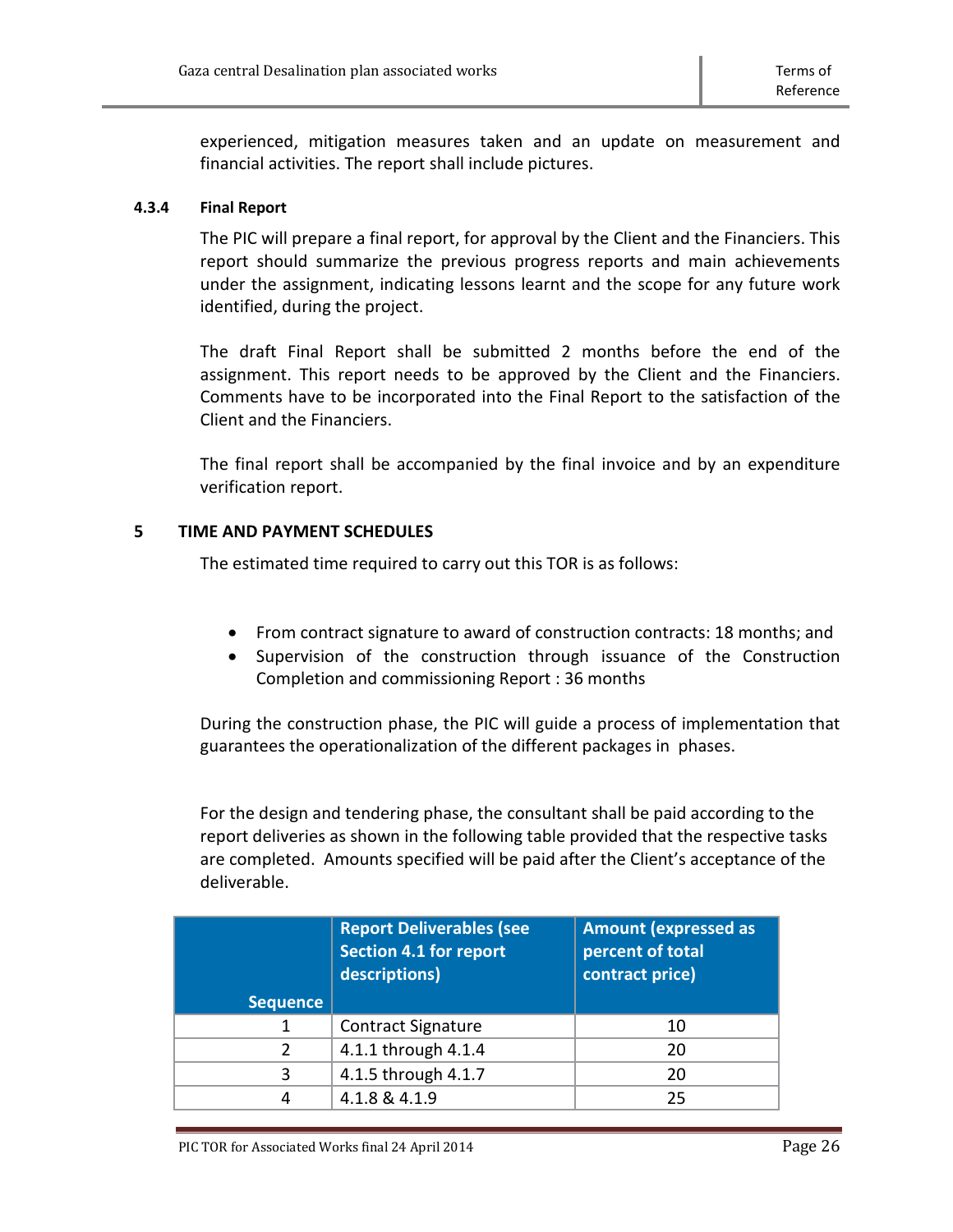| 4.1.10 through 4.1.12 |  |
|-----------------------|--|
|                       |  |

For the construction management and supervision phase (if awarded), payments shall be effected on quarterly basis based on the actual man months and other prevailing expenses governed by the contract.

#### <span id="page-26-0"></span>**6 REQUIREMENTS**

#### <span id="page-26-1"></span>**6.1 Consultants Personnel**

The PIC will mobilize a coherent, dynamic and organized professional team of experts with experience in similar assignments to undertake this assignment. The PIC shall provide the qualifications and experience of each specialist to be assigned for the activities in the scope of services. For each specialist proposed, a Curriculum Vita shall be provided setting out the relevant experience and employment record.

If the PIC is a consortium, the arrangements should allow for the maximum flexibility in project implementation. Arrangements offering each consortium member a fixed percentage of the work to be undertaken under the contract should be avoided.

All key personnel will have a good knowledge of written and spoken English. Knowledge of local languages will be an asset. The services have to be provided primarily in Palestine, home-based work shall be accepted to a limited extent. Note that civil servants and other staff of the public administration of the beneficiary country cannot be recruited as experts.

The PIC shall indicate the manpower scheduling of the proposed staff needed during the contract and post-contract/maintenance period stages described in the TOR, including time inputs. Taking full account of the requirements as set in the ToR, the PIC may propose an alternative staffing structure if such a proposal is accompanied by the appropriate methodology section and justification and provides value for money. The PIC shall arrange for having a local consultancy company based in Gaza in his consortium or JV arrangements.

For Tasks 3.1 to 3.15, the total estimated level of effort of professional Key staff is estimated at around 73 staff- month. This is expected to be supplemented by around 116 support staff- month. For the construction supervision, under Task 3.16 the total estimated level of effort of professional Key staff is estimated at around 134 staff- month and is expected to be supplemented by around 888 support staff- month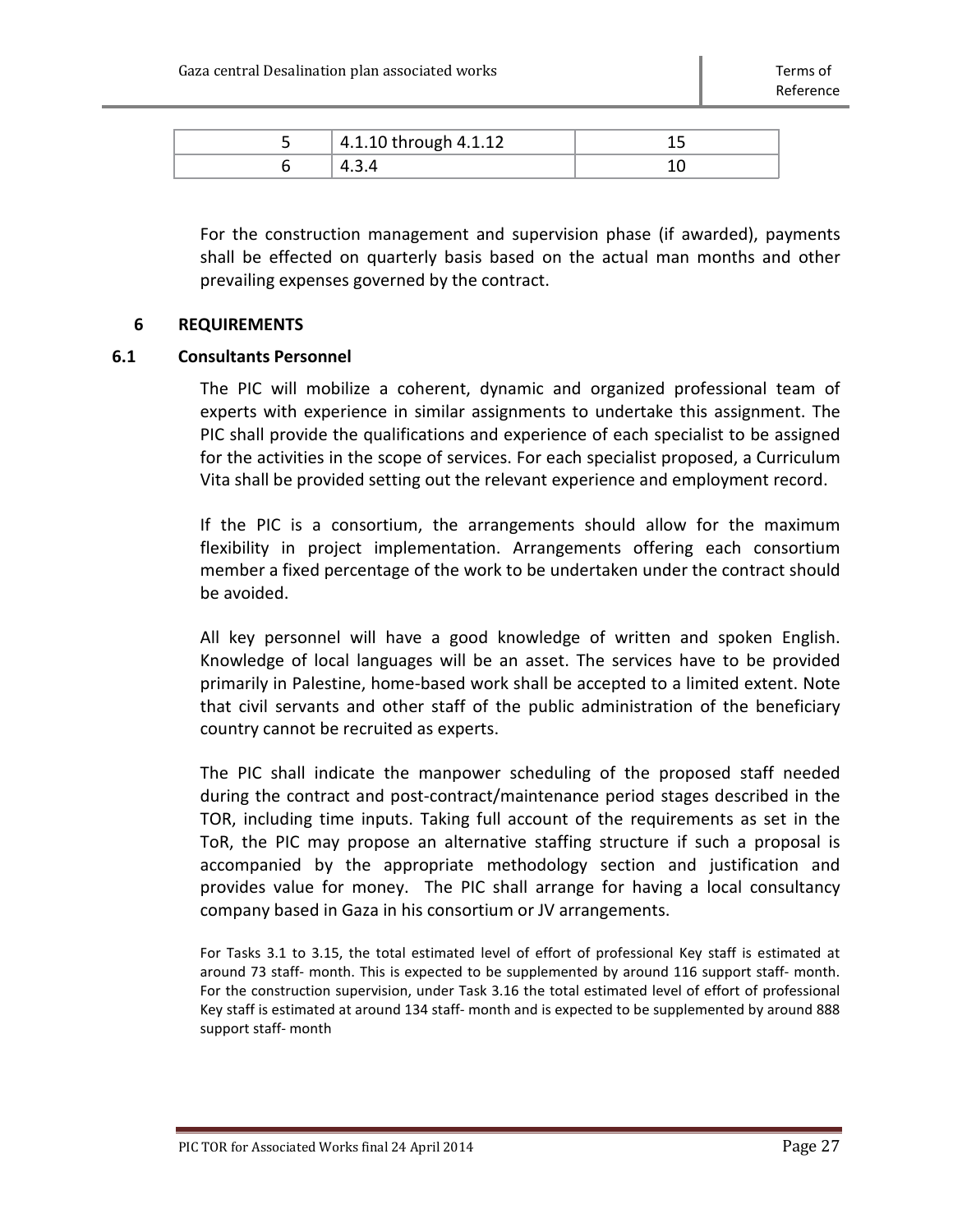# <span id="page-27-0"></span>**6.2 Key experts**

All experts play crucial role in implementing successfully the contract are referred to as key experts. The profiles of the key experts for this contract are as follows:

# **6.2.1 Design Key experts**

| Key expert          | Qualification                | <b>Professional Experience</b>                                                                    |
|---------------------|------------------------------|---------------------------------------------------------------------------------------------------|
| Project Manager     | M.Sc. water supply; Engl.    | 15<br>year of<br>project<br>management and water supply<br>experience                             |
| Telemetry           | MSc in data transfer         | 10 years of designing<br>telemetry systems in similar<br>works.                                   |
| Hydraulic Engineer  | Msc in Hydraulics            | 10 years' of design water<br>distribution systems and<br>hydraulic modelling in similar<br>works. |
| Structural Engineer | Msc in structure engineering | 10 years of design water<br>structures in similar works.                                          |
| <b>GIS Expert</b>   | Msc in GIS                   | 10 years of GIS analysis in<br>similar works.                                                     |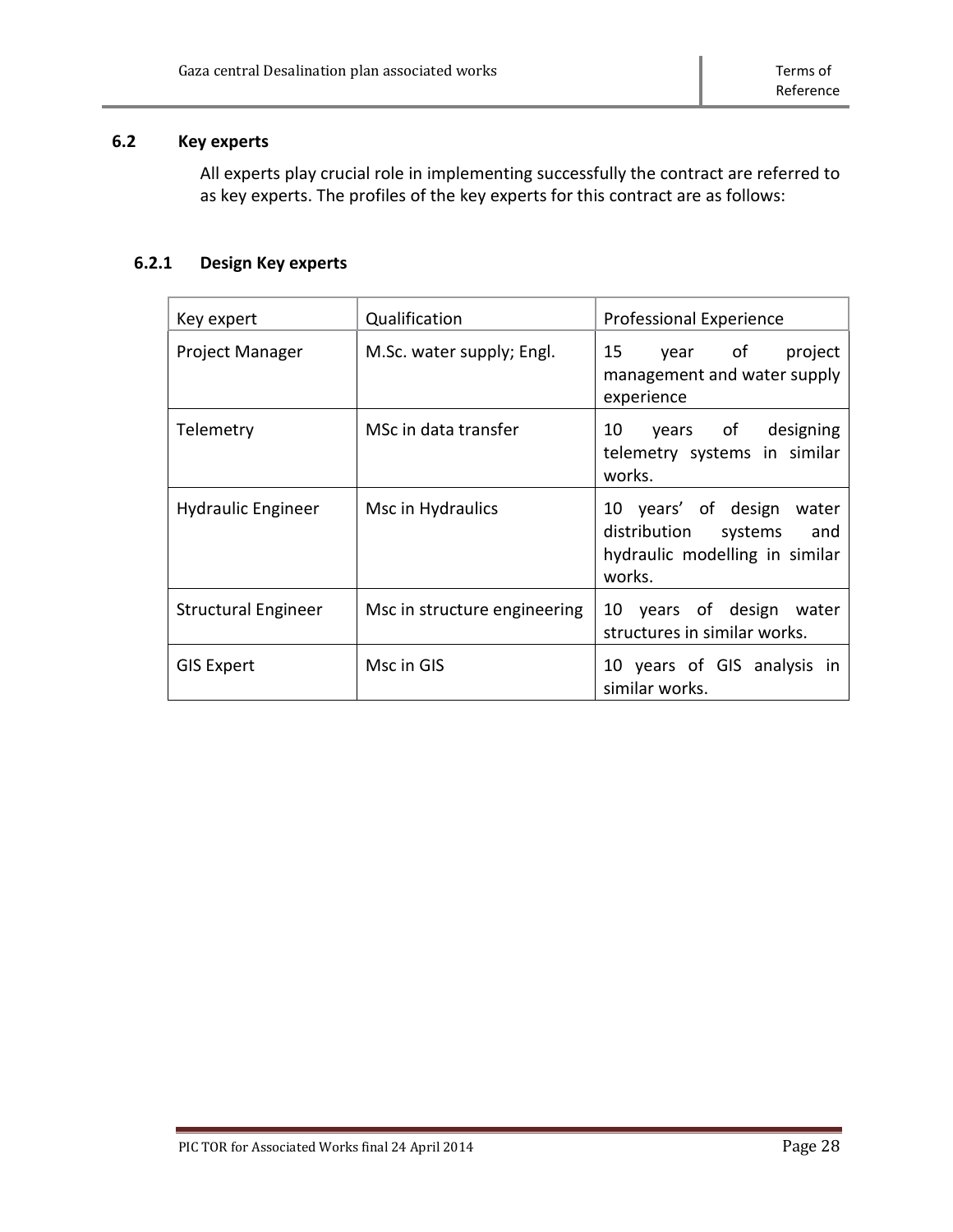| Electromechanical                     | in electromechanical<br>MSc –<br>Engineering           | 10years<br>of<br>design<br>water<br>pumping<br>stations<br>and<br>boosters.                    |
|---------------------------------------|--------------------------------------------------------|------------------------------------------------------------------------------------------------|
| Construction<br>supervision           | <b>BSc in Civil Engineering</b>                        | of water projects<br>10years<br>construction management                                        |
| <b>Financial analysis</b>             | MSc in financial analysis or<br>relevant discipline    | 10years of analysing costs of<br>facilities production<br>water<br>distribution and operation, |
| <b>Water Quality</b>                  | BSc in water biology and/or<br>Chemistry               | 10years of analysing water<br>quality                                                          |
| Public awareness and<br>communication | MSc in communication or<br>Social science              | 10 years in public awareness<br>and communication skills in<br>water sector.                   |
| Environmental<br>and<br>Social        | <b>MSc</b><br>in<br>environmental<br>engineering       | 10years in environmental and<br>social studies related to water<br>projects.                   |
| Procurement                           | <b>MSc</b><br>in<br><b>Business</b><br>Administration. | 10years in procurement of<br>Engineering<br>construction<br>projects.                          |

# **6.2.2 Construction Supervision Key experts**

| <b>Key</b><br>expert          | <b>Qualification</b>                                 | <b>Professional</b><br><b>Experience</b>                                               |
|-------------------------------|------------------------------------------------------|----------------------------------------------------------------------------------------|
| Construction<br>Director      | MSc in Civil engineering                             | 15 years in project management                                                         |
| Construction<br>manager       | BSc in Civil engineering                             | 15<br>in construction<br>vears<br>management of similar works                          |
| Safety engineer               | <b>BSc In Civil Engineering</b>                      | 10 years in providing safety<br>procedures in similar works                            |
| Environmental<br>Engineer     | BSc in Environmental<br>Engineering                  | years in construction of<br>10<br>water facilities of similar works                    |
| Electromechanical<br>engineer | <b>BSc</b><br>in<br>electromechanical<br>engineering | 10 years in construction<br>οf<br>electromechanical works<br>Ωf<br>similar facilities. |
| Control engineer              | BSC.<br>Control<br>in.                               | 10<br>in construction<br>οf<br>vears                                                   |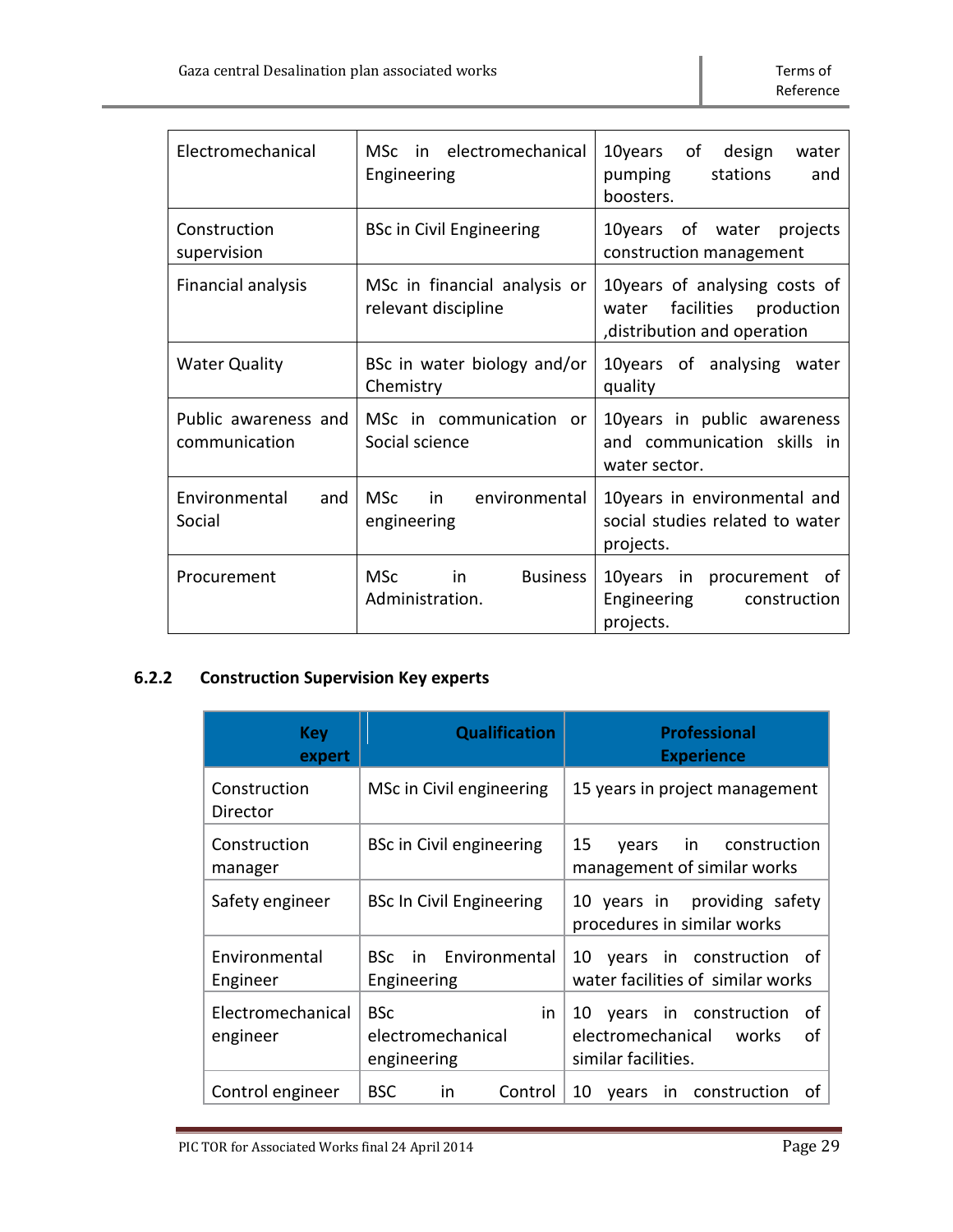|                        | Engineering                                | control systems and SCADA.                                     |
|------------------------|--------------------------------------------|----------------------------------------------------------------|
| Procurement<br>officer | Business  <br>BSc<br>-in<br>administration | 10 years in procurement and<br>management of similar projects. |
| Legal advisor          | MSc in legal studies                       | 10 years in commercial law                                     |

Notes: "Eng." means fluent in oral and written English.

# <span id="page-29-0"></span>**6.3 Other experts**

The bidder shall mobilize additional other experts who will report to the Team Leader and be responsible for specialist inputs as required. The numbers of staff and inputs are to be determined by the PIC, to suit the project requirements. In its bid, the PIC will have to describe a strategy on how to best allocate these staff resources, in a time-table with information on the locations of assignment etc., for the maximum benefit of the overall assignment

In general, the PIC shall select and hire other experts as required according to the profiles identified in the Organisation & Methodology and/or these Terms of Reference.

All experts must be independent and free from conflicts of interest in the responsibilities accorded to them. Note that civil servants and other staff of the public administration of the beneficiary country cannot be recruited as experts. The selection procedures used by the PIC to select these other experts shall be transparent, and shall be based on pre-defined criteria, including professional qualifications, language skills and work experience.

CVs for all experts including the key experts need to be submitted with the proposal.

# <span id="page-29-1"></span>**6.4 Backstopping and Support Staff**

Backstopping and support staff must be included as required. CVs for backstopping staff shall be submitted.

# <span id="page-29-2"></span>**6.5 Facilities to be provided by the Consultant**

The PIC shall ensure that experts are adequately supported and equipped. In particular it shall ensure that there is sufficient administrative, secretarial and interpreting provision to enable experts to concentrate on their primary responsibilities.

The PIC will have to establish a fully equipped and serviced office in Gaza. This will serve as an administrative base for the entire project and a hub for communication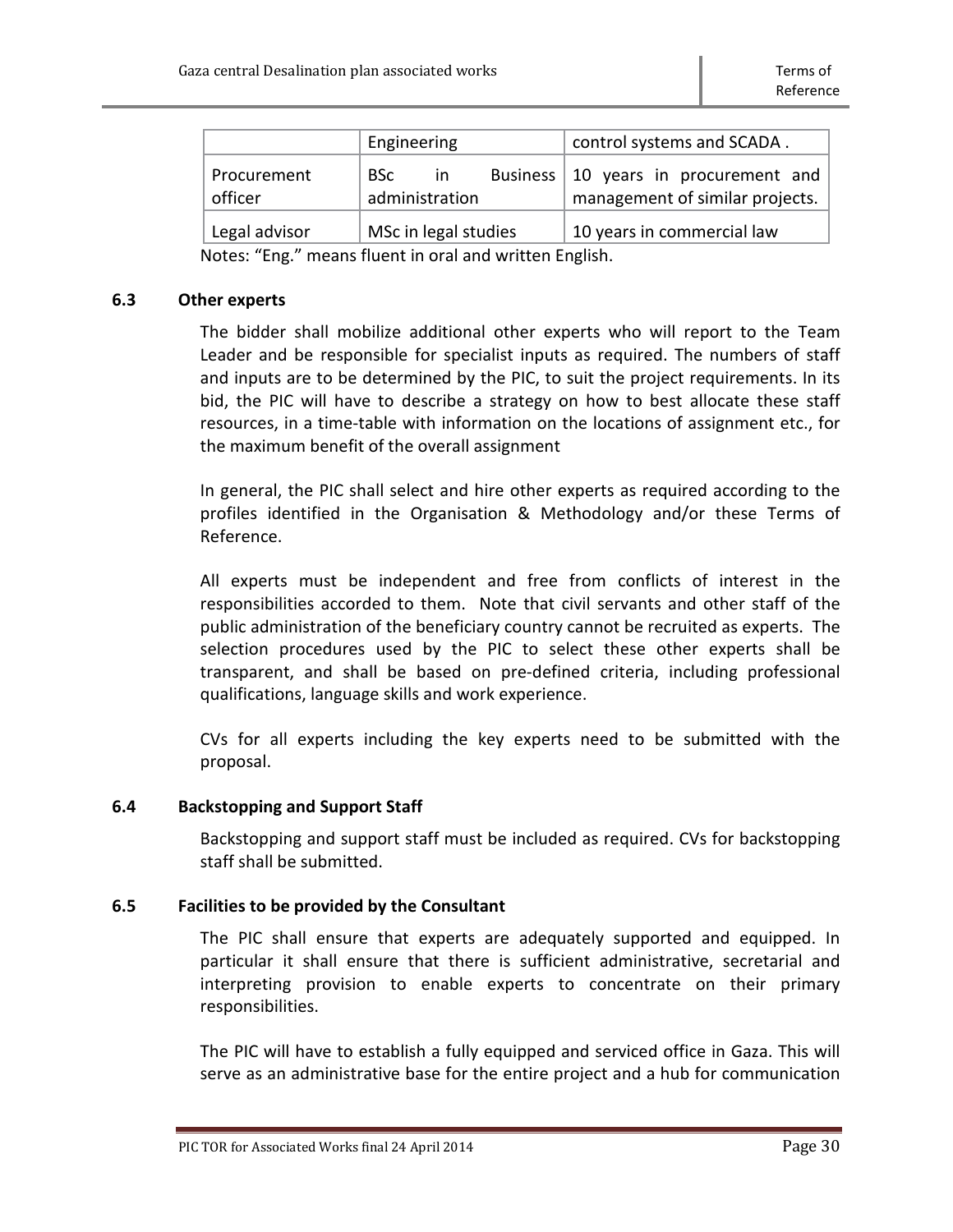with the Client and funding agencies. The Team Leader and support staff will be based in this office.

The PIC shall further provide laptop computers with appropriate software for all key experts. This will include all supporting hardware, software and professional material needed such as printers, photocopiers, communication facilities.

The PIC shall care for local transport (vehicles including drivers if considered necessary) and running costs of the vehicles for the key staff.

The PIC shall be responsible for all office running costs including office rent and communication costs.

No equipment is to be purchased on behalf of the Client as part of this service contract.

# <span id="page-30-0"></span>**6.6 Support provided by the Client**

The Project Owner will provide the PIC with all documents and reports as far as available which could be useful for performing the assignment.

The Project Owner will provide support (invitation letters, notification to relevant authorities) in obtaining visas and entry permits to the Gaza Strip.

# <span id="page-30-1"></span>**7 ANNEXES**

# <span id="page-30-2"></span>**7.1 Annex 1 – List of Documents**

The following is a list of available and most relevant studies.

- 1. Robinson, Phillips and Associates, "Updated Final Report: The Gaza Emergency Technical Assistance Programme (GETAP) on Water Supply to the Gaza Strip", Component 1 - The Comparative Study of Options for an Additional Supply of Water for the Gaza Strip (SCO-G), July 2011.
- 2. Arab Center for Engineering Studies, "Site Geotechnical & Geochemical Investigation for Gaza Desalination Plant"; Beach Pumping Plant, Shoreline Investigations, Pipeline Routes; Final Report, September 2002.
- 3. Al-Sahel, "Rapid Quantitative Survey in West Bank & Gaza Strip to Assess the Changes in the Food Security Indicators of the Palestinian Population"; prepared for FAO, UNRWA, WFP; April 2008
- 4. Aqua Resources International (LLC), "Gaza Seawater Desalination Plant Feasibility Study", A bridged Final Report, February 2003).
- 5. Mashharawi Bros Co. Ltd., "Bathymetric Survey Drawing (in Acad)", July 2002.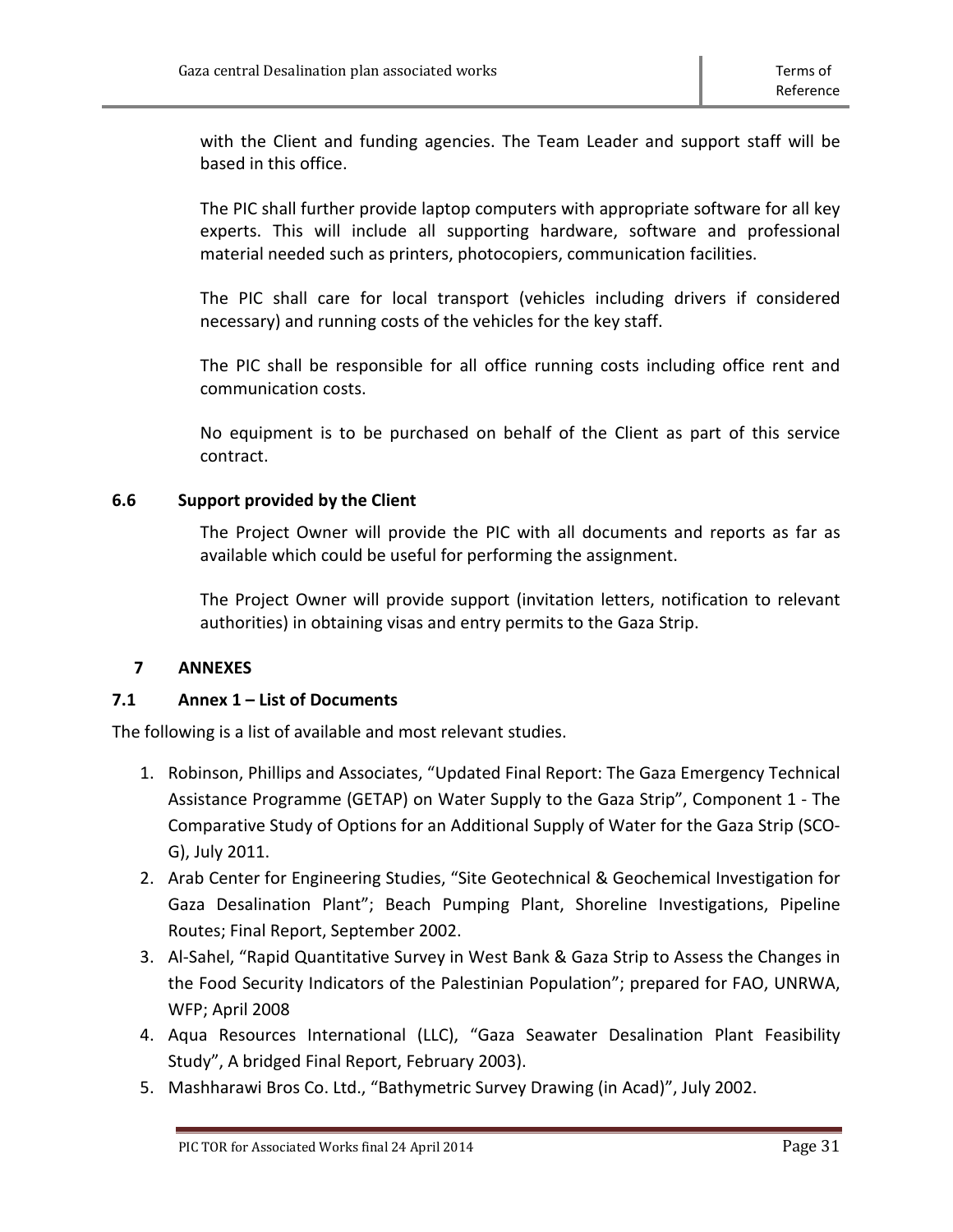- 6. Contour maps performed for the STLV project
- 7. Coastal Municipalities Water Utility, "CMWU Annual Report on the Water Status in the Gaza Strip", March 2011.
- 8. Universal Group, "Gaza Governorates water Facilities Master Planning", August, 2006
- 9. Palestinian Water Authority, "ESIA for STLV phase 1 to produce 6,000 m3/day to serve Rafah and Khanyounis areas", xxx.
- 10. Geotechnical Engineering Ltd., "Geotechnical Investigation for Proposed Gaza Desalination Plant – Proposed Project Site", August 2002.
- 11. Municipality of Deir Al Balah, "Land Use Designation Drawing", May 2012.
- 12. The European Commission, "Combined Solar Power and Desalination Plant: Techno-Economic Potential in Mediterranean Partner Countries, D2.6: Feasibility Study in Palestine" MED-CSD Project, July 2010.
- 13. Metcalf & Eddy Ic. CDM International Khatib&Alami Palestine Hydrology Group "Integrated Aquifer Management Plan", May 2000.
- 14. Ministry of Environmental Affairs, "The Palestinian Environmental Assessment Policy", April 2000.
- 15. PWA, "Reform in the Water and Wastewater Sector West Bank & Gaza", PPt-Presentation, July 2011.
- 16. Palestinian National Land Authority, "letter of land allocation and attached drawing for proposed desalination plant, April 2012.
- 17. Posch & Partners Consulting Engineers, "Water Supply to Gaza, Preparatory Studies for a Seawater Desalination Plant, Project Information Memorandum", May 2012.
- 18. PWA & CMWU, "Gaza Water Supply and Sewage System Improvement Project (GWSSSIP): Annual report 2013", January 2014.
- 19. Technical Engineering Consulting Company (TECC), "The Domestic Water Distribution System in Gaza", Final Report, May 2011.
- 20. The World Bank, "Assessment of Restrictions on Palestinian Water Sector Development", Sector Note, West Bank and Gaza, April 2009.
- 21. UNEP, "Environmental Assessment of the Gaza Strip, following the escalation of hostilities in December 2008 – January 2009", September 2009.
- 22. Utah State University, "Estimation of Crop Water Requirements in Gaza Strip, Palestine – GIS Based Application", September 2011.
- 23. CMWU, Energy Plan June 2006.
- 24. CMWU REDUCE UNACCOUNTD FOR WATER -Concept and Approach to Work,2006
- 25. LEKA Technical Paper no. 1 Leakage Control Procedure
- 26. LYONNAISE DES EAUX KHATIB AND ALAMI Metering Policy, 1996.
- 27. Master Plan models 2006.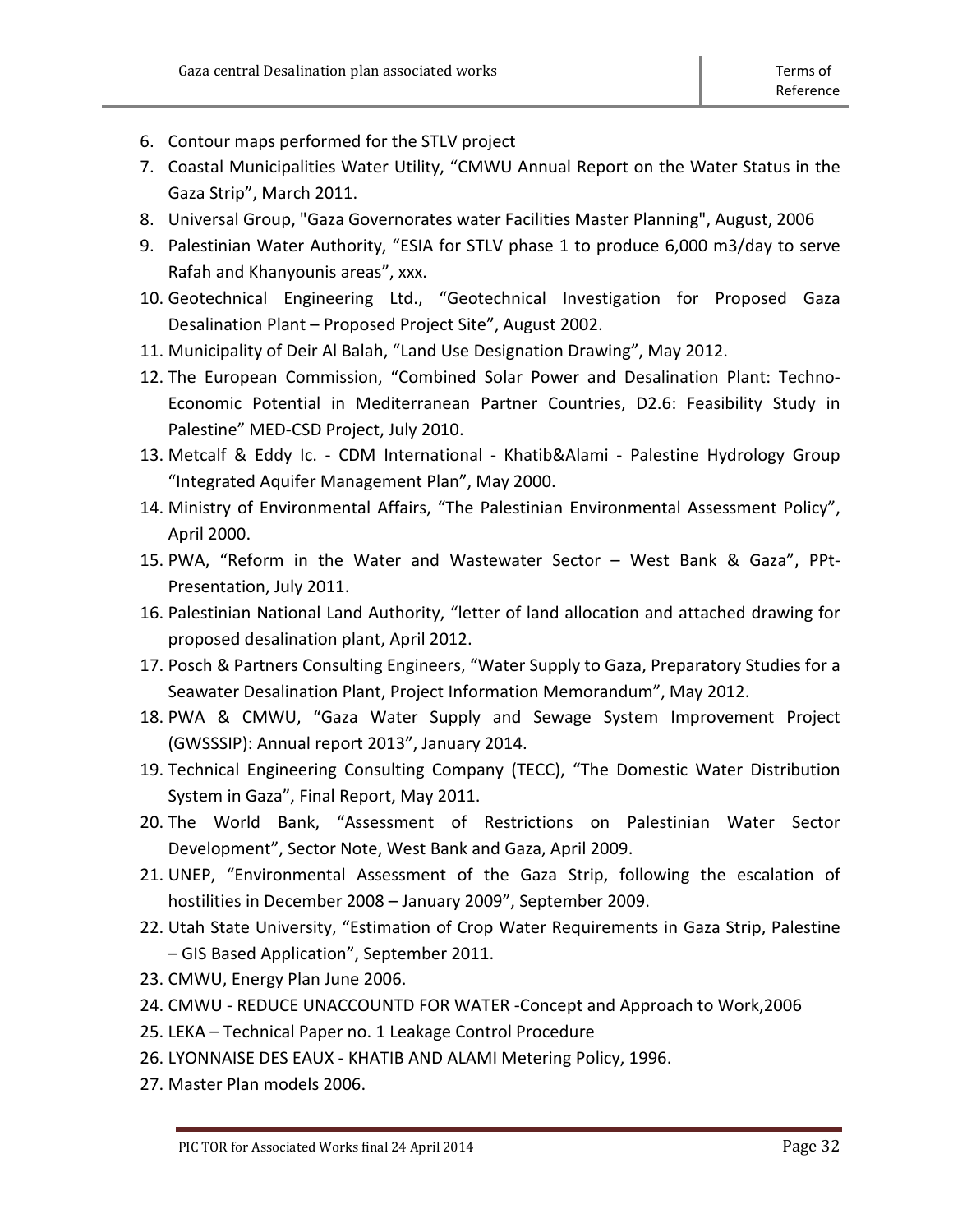28. Gaza N-S carrier maps 2006